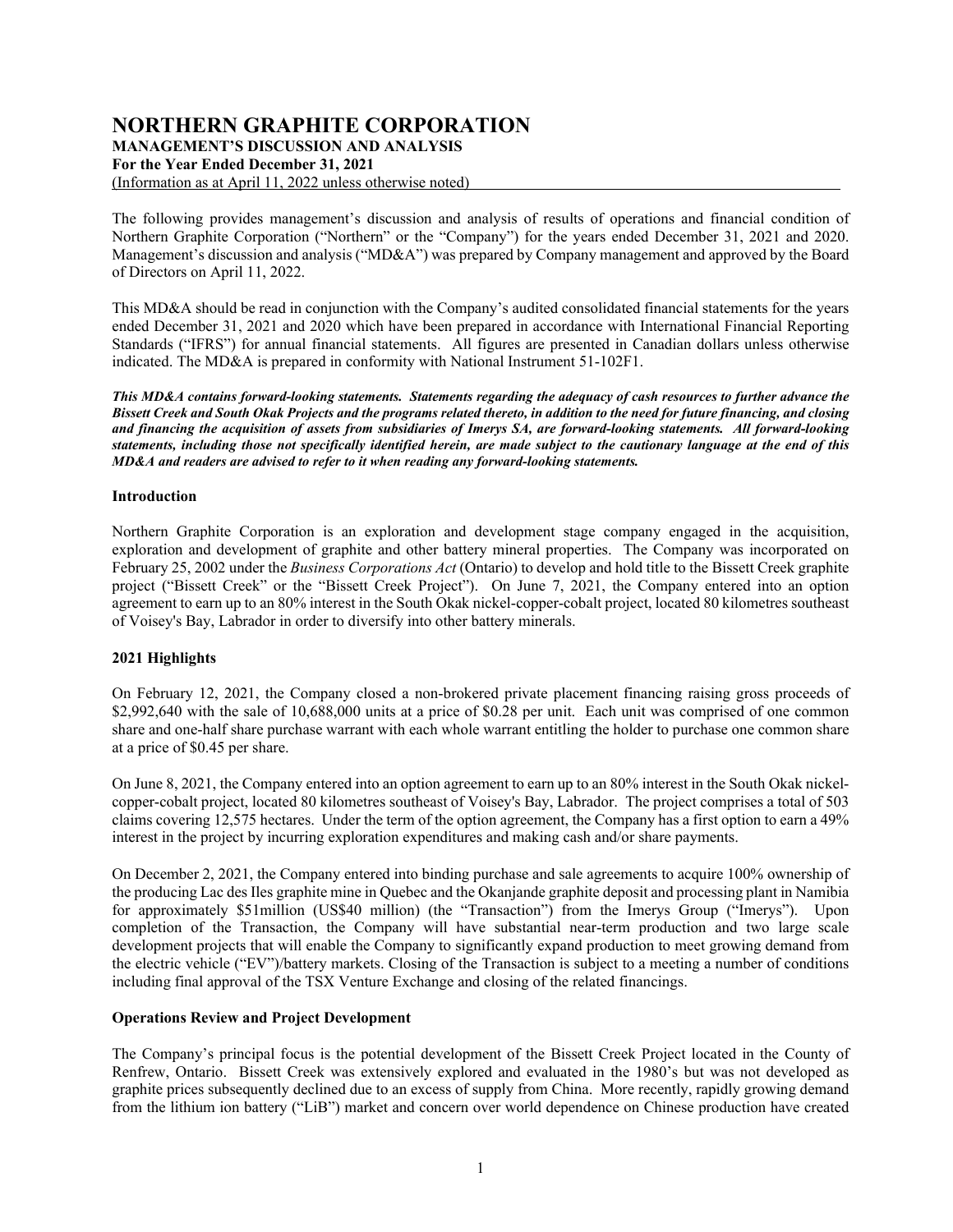growing interest in graphite projects. Bissett Creek contains one of, if not the, highest percentages of large and extra large flake graphite of any deposit. These sizes command premium pricing.

Northern completed a Full Feasibility Study in July 2012 (the "FS") which confirmed the technical and financial viability of constructing and operating an open pit mine and processing plant at Bissett Creek. A technical report was prepared in accordance with National Instrument 43-101 – Standards of Disclosure for Mineral Projects ("NI 43-101") and filed on SEDAR in August 2012. The FS was optimized and updated in September 2013 (the "FS Update") following an additional 61 hole, 3,425 metre drill program, the release of a new and larger resource estimate and revision of the mine plan based on the new resource model. The FS Update also incorporated some modifications to capital and operating cost assumptions and lower graphite prices.

The Company plans to develop the Bissett Creek Project in two phases. The production scenario outlined in the FS and FS Update represents Phase 1 and is a conservative approach that consists of building a smaller project with a reasonable capital cost and a realistic production volume relative to the size of the current graphite market. In Phase 2, production will be doubled to meet the expected growth in graphite demand arising from the LiB and EV markets. The Company has completed a preliminary economic assessment on a Phase 2 expansion case (the "Expansion PEA") and filed a technical report prepared in accordance with NI 43-101 on SEDAR in December 2013. This is the current technical report on the Bissett Creek Project. The Expansion PEA assumes Phase 1 production will be doubled after three years of operation based on Measured and Indicated resources only. The Company also updated the Expansion PEA (the "Expansion PEA Update") to assess the economics of building a two million tonne per annum ("Mtpa") processing plant at the outset rather than expanding after three years of operation.

Because of the passage of time since completion of the various technical reports, the Company reviewed the economics of the Phase 1 development scenario during 2018 and 2019 in order to evaluate the effect of some modifications to the flow sheet as well as changes in commodity prices, exchange rates, equipment and labour costs and other project inputs. The Company also evaluated the effect of increasing the proposed production rate of 20,000 tonnes of concentrate per annum by at least 20 percent. The results of this analysis were released as a sensitivity analysis on the Expansion PEA and indicate that the Bissett Creek Project still has an attractive net present value ("NPV") and internal rate of return ("IRR") as cost inflation and lower graphite prices have largely been offset by very favorable movements in the CDN/US dollar exchange rate and savings from simplification of the flowsheet.

A metallurgical test program was completed at SGS Lakefield ("SGS") to confirm graphite recoveries, concentrate purity and flake size yield under the new flow sheet. It indicated that the new flowsheet will increase average concentrate purities from 94.5 to 97 percent with little change in recoveries and a small improvement in large flake yields. Due to the premium paid for higher purity concentrates, the net effect will be an increase in estimated concentrate sales prices. As these results do not represent a material change, the Company does not intend to prepare and file a new NI 43-101 report at the present time. The Company believes that the extensive technical studies completed on the Bissett Creek Project over many years may allow it to proceed directly to detailed engineering, which will include an engineered cost estimate, once financing has been arranged and a construction decision made.

In 2012 the Company filed a revised Mine Closure Plan ("MCP") which was accepted by the Ontario Ministry of Energy, Northern Development and Mines ("MENDM"). The MCP authorizes Northern to build and operate the mine and requires the Company to deposit \$2,329,008 with the Province of Ontario prior to the commencement of commercial production. This represents the estimated amount required to restore the Bissett Creek property to its original environmental state after the mine has been constructed and operations cease. A deposit of \$845,883, including accrued interest, has already been made. Because of operational changes made to improve the economics of the Bissett Creek Project, and to the passage of time, the Company must file an amendment to the MCP which will include a reestimation of reclamation costs and the amount of the associated deposit. The Company must also obtain various other permits and authorizations from a number of government agencies. These are in process and are expected to be received in the normal course prior to the commencement of mining operations.

Over the last number of years the Company has continued to advance work on the major permits required in addition to the MCP. Accordingly, applications/documentation have been submitted with respect to approval of the Class Environmental Assessment and authorizations required under the Lakes and Rivers Improvement Act (for tailings facilities) and under the Endangered Species Act.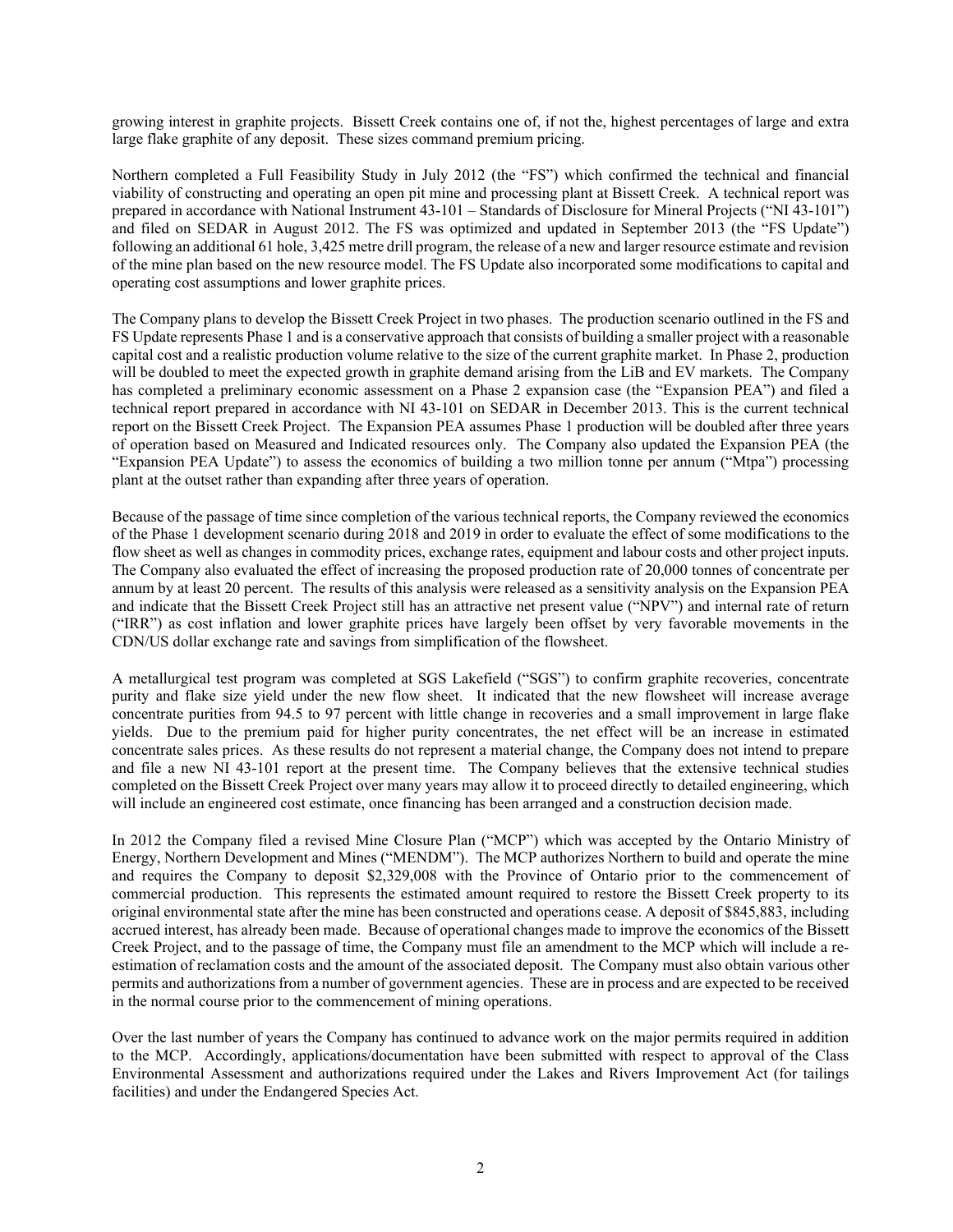### **The Bissett Creek Project**

The Company holds a 100% interest in the Bissett Creek Project, which is located approximately 15 km from the Trans-Canada Highway (Highway 17) between the towns of Deep River and Mattawa, Ontario. Bissett Creek is located in the United Townships of Head, Clara and Maria, in the County of Renfrew, Province of Ontario, approximately 300 km northeast of Toronto and 200 km west of Ottawa.

The Bissett Creek property consists of Ontario mining lease number 109550 (covering 565 hectares) which expires on August 31, 2035, and Ontario mining lease number 109335 (covering 1,938 hectares) which expires on June 30, 2034 (the "Mining Leases"). Property taxes and annual rental payments with respect to the Mining Leases are payable to the Minister of Finance and totaled \$27,749 in 2020. The Company also held five unpatented mining claims, contiguous to the Mining Leases, which have been converted into 52 cells covering approximately 1,159 hectares under Ontario's Mining Lands Administration System.

A royalty of \$20 per ton of concentrate sold must be paid to the families of the original discoverers of the deposit once the mine is operational plus a 2.5% net smelter royalty ("NSR") on any other minerals derived from the Bissett Creek property. An annual advance payment of \$27,000 must be made and will be credited against future payments when the mine commences production.

On July 15, 2020, the Company sold a 1% gross revenue royalty ("GRR") on the Bissett Creek Property to Electric Royalties Ltd. ("ERL") for \$500,000 in cash and two million common shares of ERL valued at \$440,340 at the time of closing (of which half were subject to a 12 month hold period and half are still subject to an 18 month hold period) (the "Consideration Shares"). Under the terms of the agreement, ERL also has a two-year option to acquire an additional half of one percent GRR by paying \$750,000, of which 25 percent can be paid in ERL shares. The Company will have the option to buy back half of one percent of the initial GRR at any time after 12 months by returning the Consideration Shares or paying \$1.5 million in cash.

Prices for graphite have largely remained at low levels for a number of years as demand growth from the LiB/EV markets has been slower than expected and there remains a surplus of production capacity in China. Based on its review of industry sources, the Company believes that current prices are approximately US\$ 1,400 per tonne for large (+80 mesh) flake graphite while +50 mesh XL flake is selling for approximately US\$1,750 per tonne and +32 mesh XXL flake at US\$2,250 per tonne. These prices are based on the standard industry purity of 94% Cg. Bissett Creek concentrates are expected to average 97% Cg which will attract premium pricing. Over 60% of production from Bissett Creek will be XXL and XL flake making it the world's highest margin deposit according to a study by Benchmark Mineral Intelligence. These grades are mainly used in the expandable graphite market. The expandable graphite and LiB markets continue to grow and Chinese production of larger flake sizes is declining which bodes well for higher large flake prices in the future.

Prices for small flake concentrate, which is mainly used in the manufacture of LiBs had been depressed due to surplus production capacity in China and a large, new mine in Africa but recently have increased due to growth in the EV and battery markets.

Based on information from a number of industry sources, the Company believes that it could achieve an average selling price in the order of US\$1,900 per tonne in the current market. These sources tend to poll high volume end users and intermediaries. The Company considers their prices to be conservative and expects to achieve higher levels by selling directly to small volume end users and into specialty markets.

The Bissett Creek Project is unique among its North American peers in that it has a reasonable capital cost, an initial production rate that is realistic relative to the size of the current market (and which can be expanded as demand grows), and the highest percentage of large/XL flake. Northern's strategy differs from most of its peers in that the large/XL flake nature of Bissett Creek enables the Company to initially focus on high margin and value-added industrial markets, mainly in the US and Europe. This includes micronized graphite, expandable graphite and high purity flake graphite which receive premium prices. The Company will expand into the LiB market when economics improve. Unlike many graphite deposits, essentially all Bissett Creek production will be "battery grade". No value added products are included in the economics in the FS, Expansion PEA or the updates and sensitivity analyses relating thereto.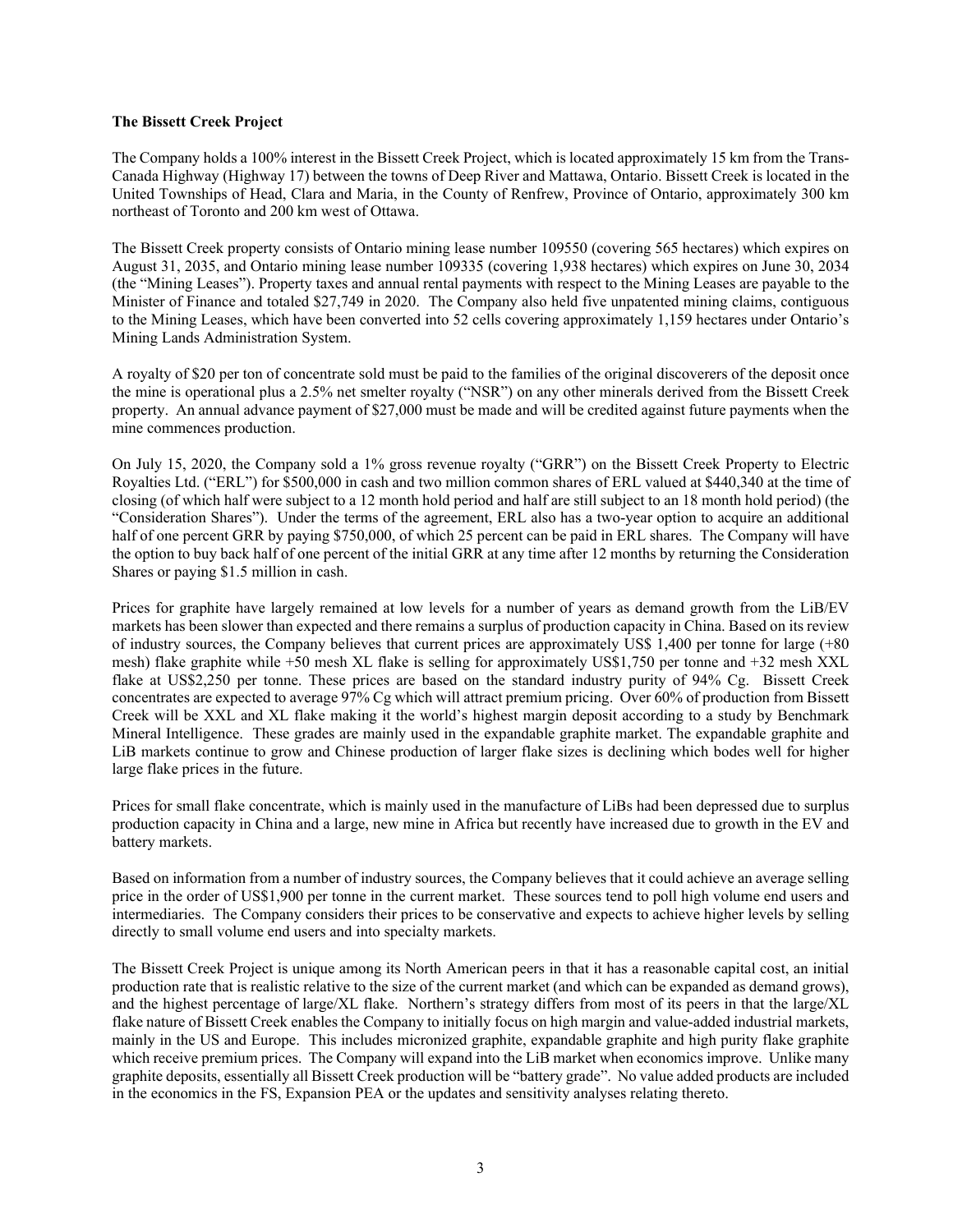As at December 31, 2021, the Company had capitalized \$12,958,941 of exploration and evaluation expenditures relating to Bissett Creek, net of the proceeds from the ERL royalty. During the year ended December 31, 2020 the proceeds of \$940,340 from the ERL royalty sale was netted against capitalized project costs. During 2022, the Company will continue completing the balance of the remaining permitting for the Bissett Creek Project and should be in a position to make a construction decision subject to arranging the necessary project financing.

# **Mineral Resources**

Based on a 1.02% graphitic carbon ("Cg") cut-off, the Bissett Creek deposit has estimated Measured and Indicated resources of 69.8 million tonnes grading 1.74% Cg (1.2 million tonnes of in situ graphite) and Inferred resources of 24.0 million tonnes grading 1.65% Cg (0.4 million tonnes of in situ graphite) (the "2013 Resource Estimate"). The Bissett Creek deposit has an exceptionally high content of high purity, coarse flake graphite which are very important factors that must be considered along with tonnage and grade.

Mineral resources were estimated in conformance with the CIM Mineral Resource definitions referred to in NI 43-101 Standards of Disclosure for Mineral Projects. Pierre Desautels, P.Geo., Principal Resource Geologist, and Gordon Zurowski, P.Eng., Principal Mining Engineer, both of AGP and Qualified Persons under NI 43-101 who are independent of the Company, prepared the mineral resource estimate.

*Mineral resources that are not mineral reserves do not have demonstrated economic viability. The estimate of mineral resources may be materially affected by environmental, permitting, legal, title, taxation, sociopolitical, marketing, or other relevant issues including changing costs, recoveries and mineral prices.*

*The quantity and grade of reported inferred mineral resources are uncertain in nature and there has been insufficient exploration drilling to categorize inferred mineral resources as indicated or measured mineral resources and it is uncertain if further exploration will result in them being upgraded to indicated or measured mineral resources.*

# **Feasibility Study**

The Company completed the FS for the Bissett Creek Project in 2012. The FS was prepared by G Mining Services Inc. and confirmed the technical and financial viability of constructing and operating an open pit mine and 2,500 tpd processing plant at Bissett Creek which is considered as Phase 1 of the ultimate development plan. In 2013, the Company revised the mine plan in the FS based on the 2013 Resource Estimate and updated the FS economics. The FS Update also incorporated some modifications to capital and operating cost assumptions and lower graphite prices. The FS Update was prepared by AGP and as it did not constitute a material change, a new NI 43-101 report was not filed.

|                                                        | 2013 FS Update<br>(base case) | <b>2012 FS</b> |
|--------------------------------------------------------|-------------------------------|----------------|
| Probable reserves (million tonnes)                     | $28.3Mt*$                     | 19.0Mt         |
| Feed Grade (% graphitic carbon)                        | $2.06\%*$                     | 1.89%          |
| Waste to ore ratio (excl. low grade stockpile)         | 0.79                          | 0.50           |
| Processing rate (tonnes per day - 92% availability)    | 2,670                         | 2,300          |
| Mine life*                                             | 28 years                      | 23 years       |
| Mill recovery                                          | 94.7%                         | 92.7-94.7%     |
| Average annual production                              | 20,800t                       | 15,900t        |
| Capital cost (\$ millions - including 10% contingency) | \$101.6M                      | \$102.9M       |
| Cash operating costs (\$/tonne of concentrate) *       | \$795                         | \$968          |
| Mining costs (\$/tonne of ore)                         | \$5.63                        | \$5.79         |
| Processing costs (\$/tonne of ore)                     | \$8.44                        | \$9.60         |
| General and administrative costs (\$/tonne of ore)     | \$2.50                        | \$2.94         |
| CDN/US dollar exchange rate                            | 1.05                          | 1.00           |
| Graphite prices (US\$ per tonne)                       | \$1,800                       | \$2,100        |
| Pre tax NPV $@8\%$ (CDN\$ millions)                    | \$129.9                       | \$71.7         |
| Pre tax IRR $(\% )$                                    | 19.8%                         | 15.6%          |
| After tax NPV $@8\%$ (CDN\$ millions)                  | \$89.3                        | \$46.9         |
| After tax IRR $(\% )$                                  | 17.3%                         | 13.7%          |

#### *Summary of Updated Feasibility Study Economics*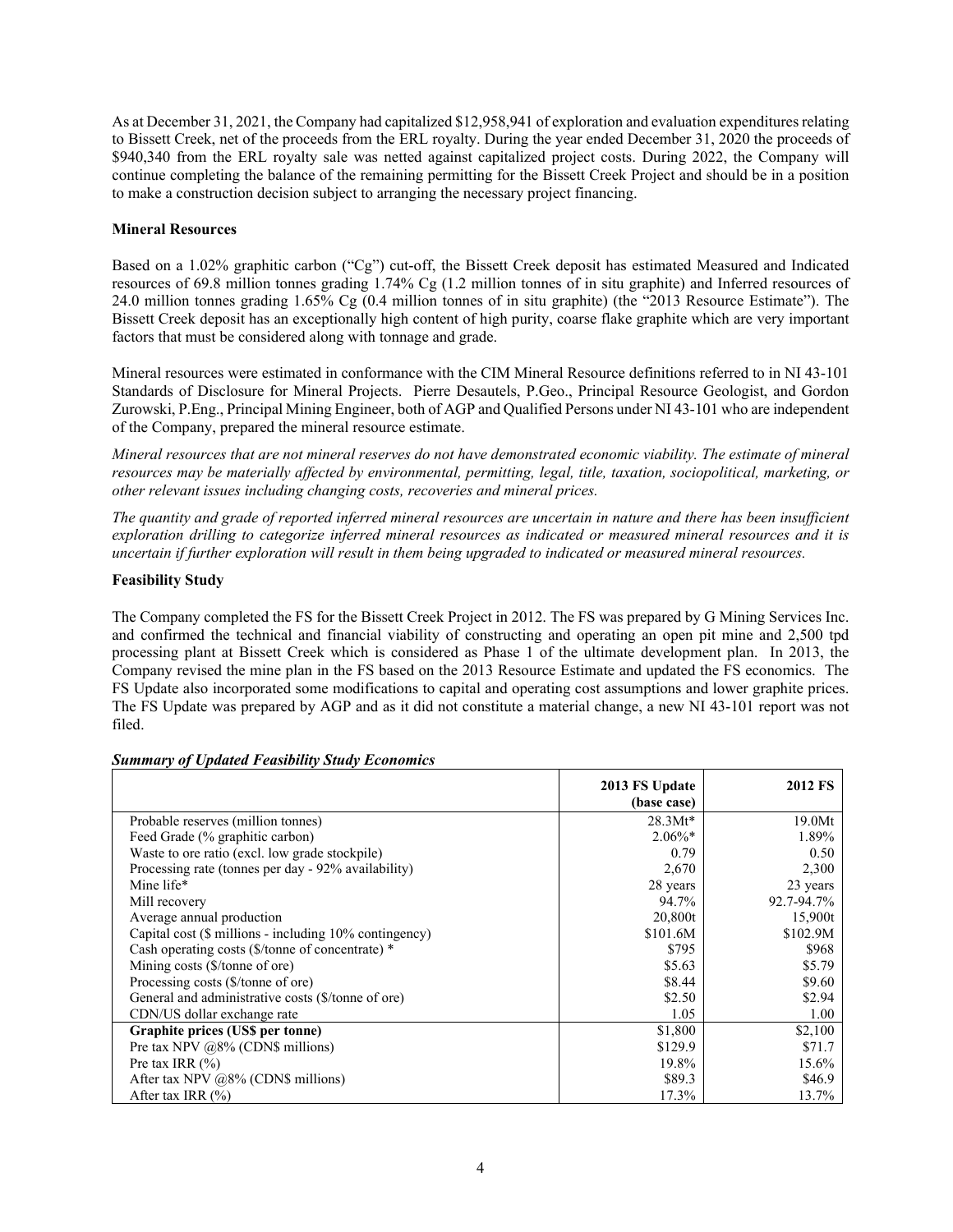\*Includes 24 million tonnes ("Mt") grading 2.20% Cg and 4.0 Mt grading 1.26% Cg of low grade stockpile ("LGS") to be processed at the end of the mine life. An additional 12.5 Mt LGS grading 1.26% Cg is stored in the pit and is available for processing through a future expansion or at the end of the mine life. The waste to ore ratio is 0.24 if the low grade stockpile is processed. All grades are diluted.

The proposed development of the Bissett Creek graphite deposit consists of a shallow open pit mine and a processing plant with conventional crushing, grinding and flotation circuits followed by concentrate drying and screening. Power for the plant will be generated on site using compressed natural gas ("CNG") that will be delivered by truck from the main Trans Canada line, 15 km away. The processing plant includes a sulphide flotation circuit to remove enough sulphides to make approximately 97% of the tailings benign. All sulphide and non-sulphide generating waste rock will be backfilled into mined out areas of the pit after five years of operation, and all sulphide tailings after eight years, resulting in low final closure costs.

Probable mining reserves for the Bissett Creek deposit were established based on, and are a subset of, the 2013 Resource Estimate. The final mine plan only contemplated a 25 to 30 year operation and resulted in Probable Reserves of 28.3 Mt of ore grading 2.06% Cg based on a cut-off grade of 0.96% Cg. Probable Reserves include 24.3 Mt grading 2.20% Cg that will be processed first and 4.0 Mt grading 1.26% Cg from a low grade stockpile ("LGS") that will be processed at the end of the mine life. In order to increase head grades in the initial years of production while maintaining a reasonable stripping ratio, Measured and Indicated resources grading between 0.96% Cg and 1.5% Cg will be stockpiled, largely within the mined out areas of the pit. The total LGS will be 16.5 Mt grading 1.26% Cg and will provide a great deal of flexibility in future operations as it will be available for processing at a later date, either through an expanded facility or at the end of the mine life. It also represents a low cost source of feed that could be processed during periods of depressed prices.

There are an additional 27.3 million tonnes of Measured and Indicated resources grading 1.62% Cg which are not included in the mine plan and 24 million tonnes of Inferred resources grading 1.65% Cg which are treated as waste. Resource limits have not yet been fully defined and resources may be expanded in the future with additional drilling.

Flake graphite is sold based on 80% meeting the required size specification. Therefore, smaller flake sizes can be blended into larger as long as the carbon content is maintained. The -100 mesh small flake concentrate that will be produced from Bissett Creek is suitable for this purpose. After blending, the FS Update assumes 60% of Bissett Creek production will be +50 mesh and a third of this material is actually +32 mesh, 35% of production will be +80 mesh, and  $5\%$  will be  $+100$  mesh.

Additional testing has determined that waste rock and the low grade stockpile will not become acid generating for a substantial period of time and therefore a lined pad is not required as contemplated in the FS Update. Also, the Company intends to build a wetland to treat any run off from the low grade stockpile and therefore no additional operating costs or upfront financial assurance will be required to return to the pit, any potentially acid generating material that is stored on surface.

#### **Expansion Preliminary Economic Assessment**

The Company completed and filed a NI 43-101 Technical Report with respect to a Preliminary Economic Assessment which includes both the Phase 1 development and a Phase 2 expansion of the Bissett Creek Project. Further expansions are possible based on Measured and Indicated resources only. The Expansion PEA, which is the current NI 43-101 Technical Report with respect to the Bissett Creek Project, was undertaken to demonstrate the ability to double processing capacity (to 2 Mtpa) after three years of operation based only on Measured and Indicated resources. The Expansion PEA indicates that Bissett Creek has viable economics even at lower graphite prices.

In 2014, the Company updated the Expansion PEA (the "Expansion PEA Update") in order to assess the economics of building a two Mtpa processing plant at the outset rather than increasing from one Mtpa to two Mtpa after three years of operation. There was no requirement for a new NI 43-101 report relating to the Expansion PEA Update as the changes were not material. A press release was issued and filed on SEDAR and includes detailed cash flows relating to the Expansion PEA Update.

Both the Expansion PEA and the Expansion PEA Update show improved economics over the FS Update because production is essentially being doubled while capital costs increase by less than 50%. The 2014 Expansion PEA Update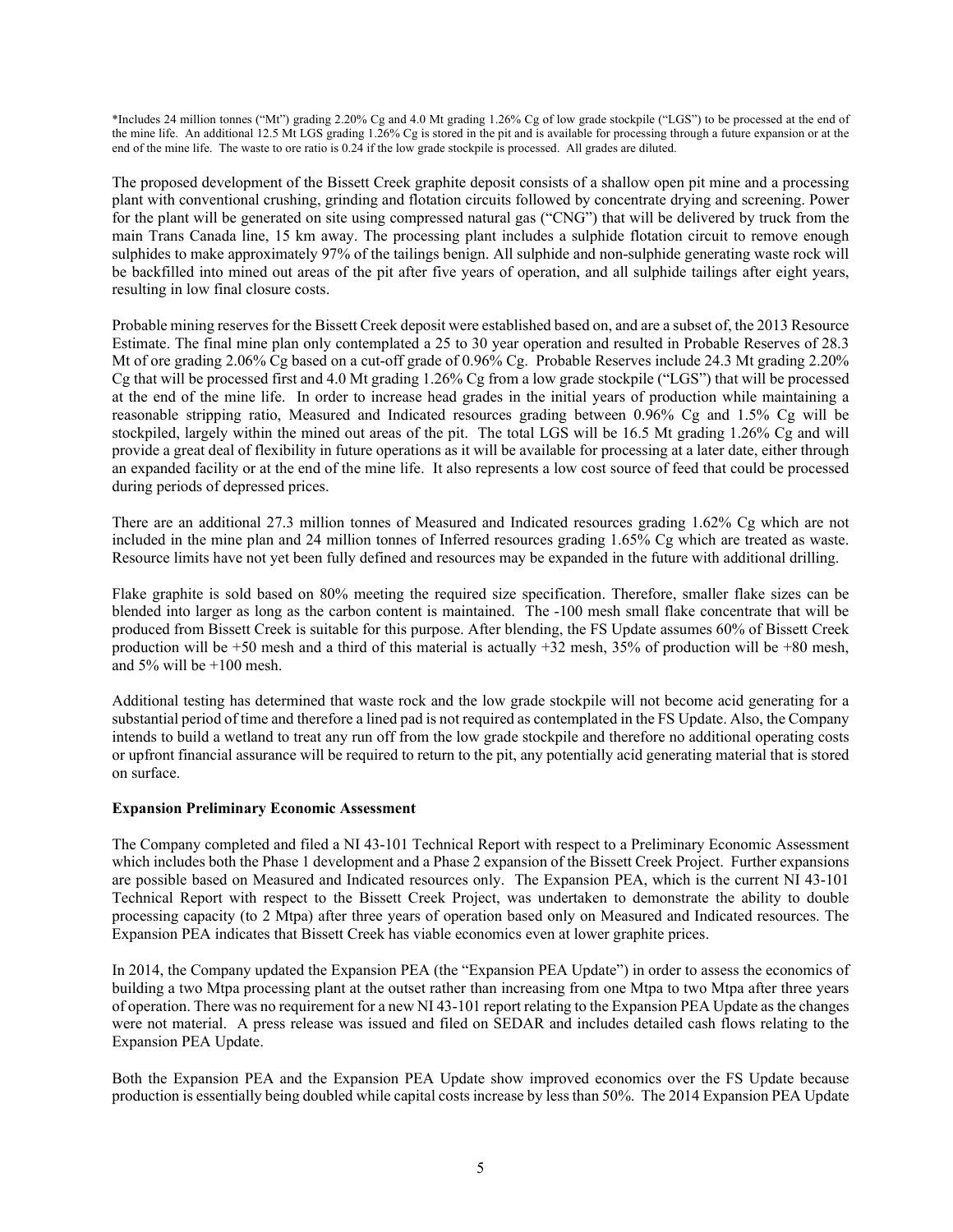is the most robust plan because it is more efficient to build one large mill rather than building a second parallel circuit after three years. However, a project this size has the potential to adversely affect prices, especially considering the volume of XL and XXL flake sizes that will be produced. The Company would only contemplate the expanded capacity scenarios if it can secure a strategic partner and or suitable offtake agreements.

|                                                                | 2013<br><b>FS Update</b> | 2013<br><b>Expansion</b><br><b>PEA</b> | 2014<br><b>Expansion</b><br><b>PEA Update</b> |
|----------------------------------------------------------------|--------------------------|----------------------------------------|-----------------------------------------------|
| Reserves/resources (million tonnes)*                           | $28.3*$                  | $39.4*$                                | 40.5 <sup>1</sup>                             |
| Feed Grade (% graphitic carbon)                                | $2.06\%*$                | $1.85\%*$                              | $1.83\%$ <sup>1</sup>                         |
| Waste to ore ratio                                             | 0.79                     | 0.24                                   | 0.25                                          |
| Processing rate (tonnes per day - 92% availability)            | 2,670                    | 2,670-5,340                            | 5,480                                         |
| Mine life (years)                                              | 28                       | 22                                     | 21                                            |
| Mill recovery                                                  | 94.7%                    | 94.7%                                  | 94.7%                                         |
| Average annual production                                      | 20,800t                  | 33,183t                                | $44,200t^2$                                   |
| Initial capital cost (\$ millions - including 10% contingency) | \$101.6M                 | \$101.6M                               | \$134.1                                       |
| Expansion capital                                              | <b>NA</b>                | \$45.2M\$                              | NA                                            |
| Sustaining capital                                             | \$43.0                   | \$58.7M                                | \$55.1                                        |
| Cash operating costs (\$/tonne of concentrate)                 | \$795                    | \$695                                  | \$736                                         |
| Mining costs (\$/tonne of ore)                                 | \$5.63                   | \$4.05                                 | \$3.74                                        |
| Processing costs (\$/tonne of ore)                             | \$8.44                   | \$7.35                                 | \$7.78                                        |
| General and administrative costs (\$/tonne of ore)             | \$2.50                   | \$1.45                                 | \$1.45                                        |
| CDN/US dollar exchange rate                                    | 1.05                     | 1.05                                   | 1.05                                          |

#### *Comparison of the study results*

**\*The probable reserve in the FS update consists of 24 million tonnes ("Mt") grading 2.20% Cg and 4.0 Mt of low grade stockpile ("LGS") grading 1.26% Cg. The PEA accelerates the processing of the probable reserve and processes an additional 11.1 million tonnes of measured and indicated resources from the LGS at the end of the mine life. All grades are diluted.**

**<sup>1</sup> Potentially economically extractable resources are based on the 24 million tonne probable reserve grading 2.20% Cg (as estimated in the FS Update) being processed first followed by the processing of 16.1 million tonnes of Measured and Indicated resources grading 1.26 % Cg from a low grade stockpile.** *Mineral resources that are not mineral reserves do not have demonstrated economic viability.* 

#### **<sup>2</sup> first 10 years**

# *Economic Summaries of the Expansion Scenarios*

|                                     | 2013 FS<br><b>Update</b> | <b>2013 Expansion PEA</b><br>(base case) |         | 2014 Expansion PEA Update<br>(base case) |         |          |         |
|-------------------------------------|--------------------------|------------------------------------------|---------|------------------------------------------|---------|----------|---------|
| Graphite prices (US\$ per tonne)    | \$1,800                  | \$2,100                                  | \$1,800 | \$1,500                                  | \$2,100 | \$1,800  | \$1,500 |
|                                     |                          |                                          |         |                                          |         |          |         |
| Pre tax NPV $@8\%$ (CDN\$ millions) | \$129.9                  | \$335.6                                  | \$231.0 | \$126.6                                  | \$380.9 | \$264.7  | \$148.4 |
| Pre tax IRR $(\% )$                 | 19.8%                    | 33.0%                                    | 26.3%   | 18.8%                                    | 40.7%   | $31.7\%$ | 22.2%   |
|                                     |                          |                                          |         |                                          |         |          |         |
| After tax $NPV@8%$ (CDN\$ millions) | \$89.3                   | \$221.9                                  | \$150.0 | \$77.3                                   | \$257.9 | \$178.9  | \$99.0  |
| After tax IRR $(\% )$               | 17.3%                    | 27.7%                                    | 22.0%   | 15.7%                                    | 33.9%   | 26.7%    | 18.9%   |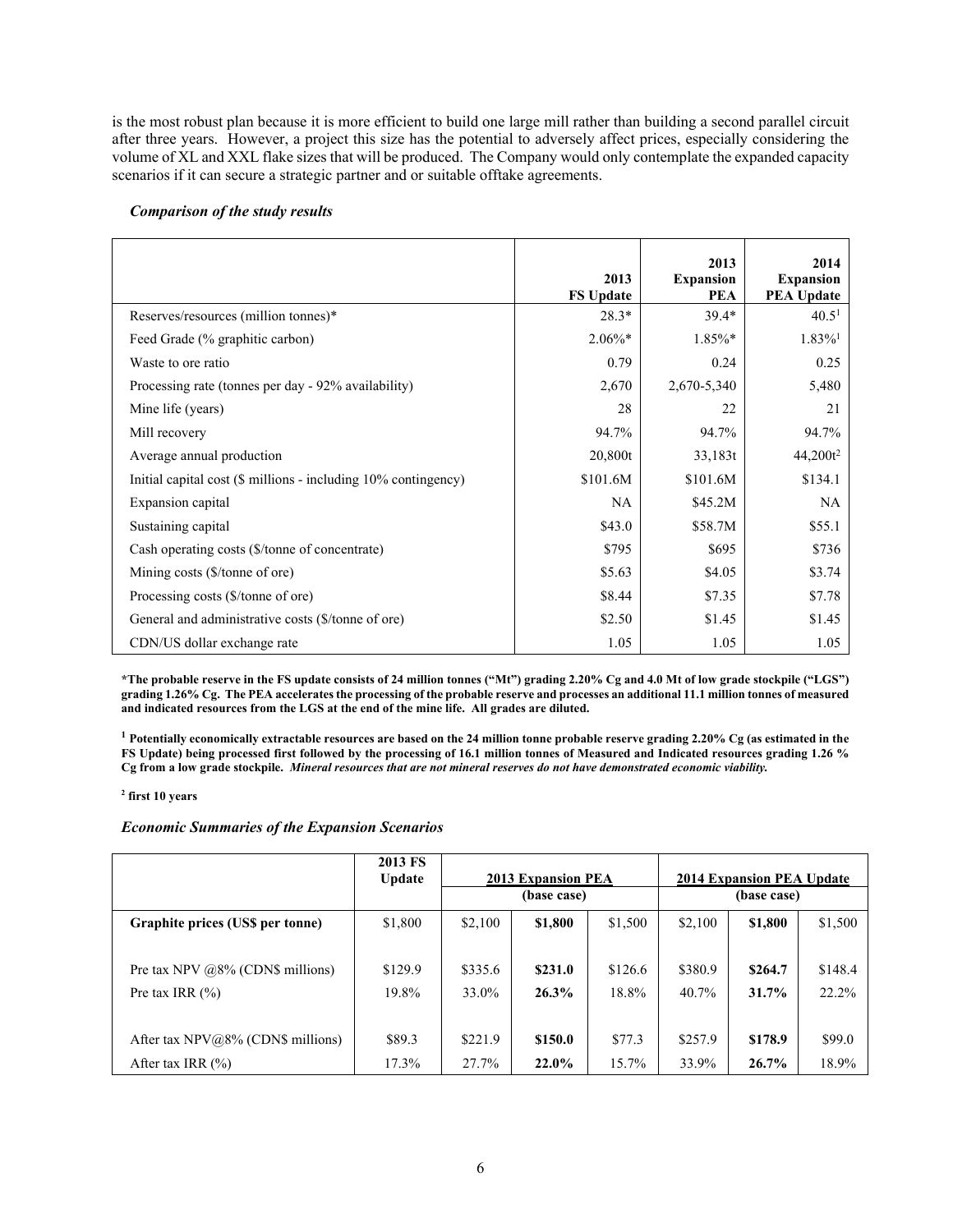### **Current Project Economics**

During 2018 and into 2019 the Company engaged G Mining Services to carry out a review of the economics of the Bissett Creek Project given the passage of time since the FS Update and Expansion PEA were completed. The review evaluated the effect of some modifications to the flow sheet as well as changes in commodity prices, exchange rates, equipment and labor costs, and other project inputs. The review estimated that the capital cost of Phase 1 has increased by approximately five percent. Operating costs are expected to be up to 20 percent higher than original estimates.

For the purposes of quantifying the potential effects of G Mining's review, the Company released the following sensitivity analysis with respect to the current NI 43-101 PEA Report. The sensitivity analysis is based on a five percent increase in capital and a 20 percent increase in operating costs, current exchange rates and commodity prices, and no change in resources or the mine plan. **NI 43-101**

|                                             | <b>NI</b> 43-101 | <b>Sensitivity</b> |
|---------------------------------------------|------------------|--------------------|
|                                             | <b>PEA</b>       | <b>Analysis</b>    |
| CDN/US dollar exchange rate                 | 1.05             | 1.30               |
| Graphite price (US\$/t)                     | \$1,800          | \$1,750            |
| Graphite price (CDN\$/t)                    | \$1,890          | \$2,276            |
| Initial capital cost (CDN\$ millions)       | \$101.6          | \$106.6            |
| Initial capital cost (US\$ millions)        | \$96.8           | \$82.0             |
| Expansion capital (CDN\$ millions)          | \$45.2           | \$47.5             |
| Sustaining capital (CDN\$ millions)         | \$58.7           | \$61.5             |
| Total capital costs (CDN\$ millions)        | \$205.5          | \$215.6            |
| Average annual production (tonnes)*         | 38,400           | 38,400             |
| Total cash operating costs (CDN\$ millions) | \$507.2          | \$608.7            |
| Cash operating costs (CDN\$/tonne)          | \$695            | \$834              |
| Cash operating costs (US\$/tonne)           | \$662            | \$642              |
| Pre-tax NPV $(a8\% - CDN\$ millions)        | \$231.0          | \$304.9            |
| After -tax NPV $(@8\%$ - CDN\$ millions)    | \$150.0          | \$198.2            |
| Pre-tax IRR $(\% )$                         | 26.3%            | 30.1%              |
| After-tax IRR $(\% )$                       | 22.0%            | 25.0%              |
| * Average over first 15 years               |                  |                    |

*The PEA is based on Measured and Indicated resources only. Mineral resources that are not mineral reserves do not have demonstrated economic viability. The PEA is preliminary in nature and there is no certainty that the results of the preliminary economic assessment will be realized*.

G Mining subsequently completed an analysis which indicated that increasing annual concentrate production by at least 20 percent can be achieved with a relatively modest six percent increase in capital costs for the first phase of development. Higher production would also reduce unit operating costs and is expected to have a very positive effect on the Bissett Creek Project's NPV and IRR. Accordingly, the Company intends to integrate an initial production rate of approximately 25,000 tonnes per year into its development plans.

A metallurgical test program carried out at SGS Lakefield has validated changes designed to simplify the flow sheet for the Bissett Creek Project and to reduce capital and operating costs. Testing indicated that the new flowsheet will increase average concentrate purities from 94.5 to 97 percent with little change in recoveries and a small increase in large flake yields.

# **South Okak Project**

On June 7, 2021, the Company entered into an option agreement to earn up to an 80% interest in the South Okak nickelcopper-cobalt project, located 80 kilometres southeast of Voisey's Bay, Labrador. The South Okak area produced some of the best nickel-copper-cobalt drill intervals outside of Voisey's Bay during the 1990s exploration rush. The initial 6,350-hectare South Okak property has been consolidated into one exploration licence for the first time and covers the most-prospective ground. Following entry into the option agreement, an additional 249 claims were staked to bring the total landholdings to 503 claims covering 12,575 hectares.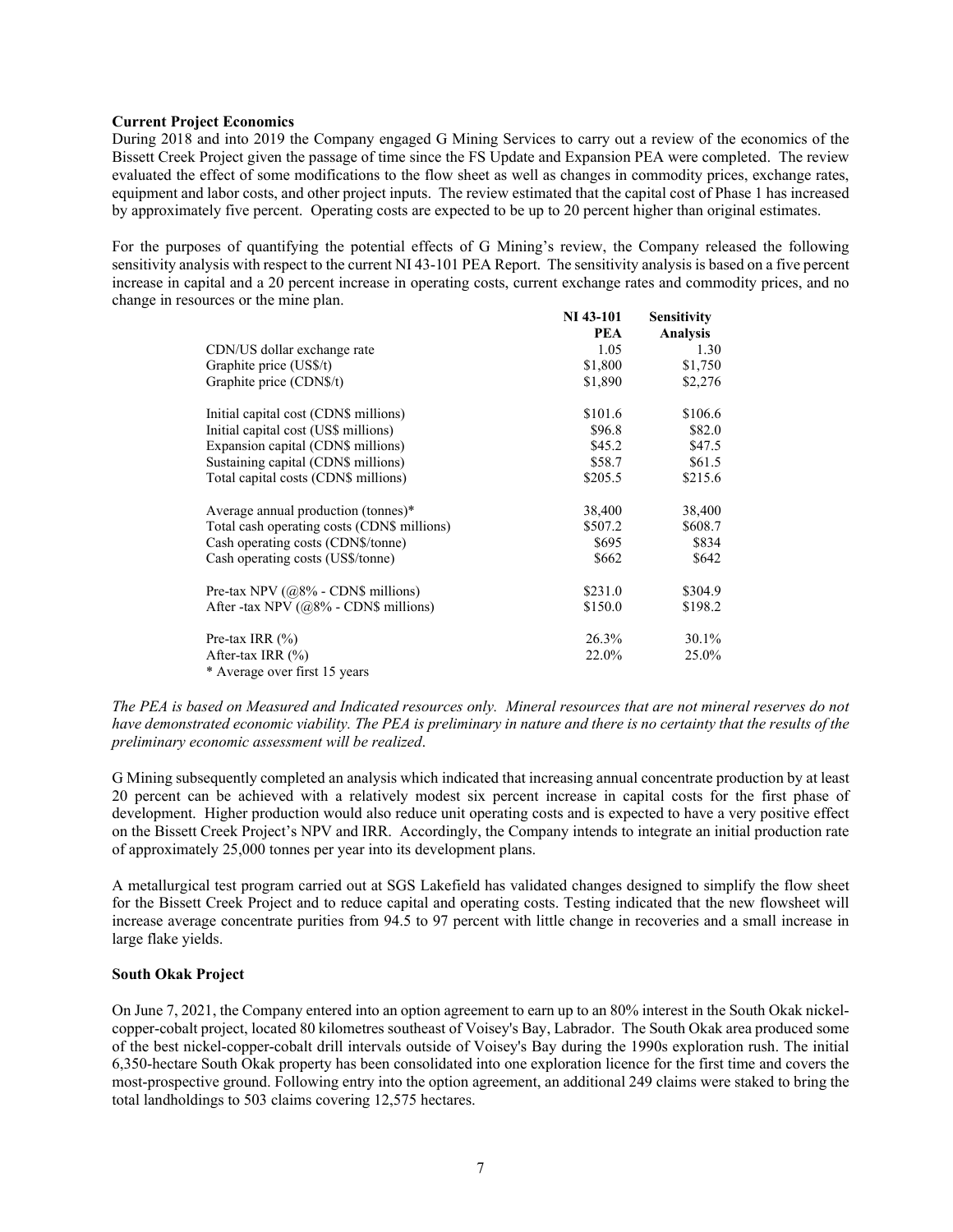Substantial historical data are available, and advances in geophysical data processing, including 3-D modelling, and a much-better understanding of the Voisey's Bay geological controls have already resulted in the identification of a number of highly prospective targets. The South Okak property is located along the main structural break that hosts the high-grade Voisey's Bay deposits, which are contained within a large, lower-grade disseminated halo. Previous exploration in the South Okak area also resulted in the discovery of several areas containing significant intervals of disseminated low-grade nickel-copper-cobalt mineralization, but their significance was not fully appreciated. The Company believes that these areas need a second look now that the Voisey's Bay model is better understood. Numerous untested geophysical anomalies exist within the claims and provide the Company with immediate exploration targets. Northern has commenced detailed data compilation and 3-D modelling of the historical high-resolution airborne geophysical and drill hole data to identify the highest-priority targets.

In preparation for the 2021 field program which commenced during August 2021, satellite-based ASTER imaging (advanced spaceborne thermal emission and reflectance radiometer) and structural interpretation studies were commissioned. The information provided by these studies is being combined with three-dimensional (3-D) magnetic inversions of airborne data to better define several of the highest-priority targets and to identify new targets.

Under the term of the option agreement for the South Okak project, the Company has a first option to earn a 49% interest in the project by incurring exploration expenditures and making cash and/or share payments as follows: (i) payment of \$50,000 in cash and the issuance of 500,000 common shares following the June 7, 2021 effective date of the option agreement (paid and issued during June 2021); (ii) incurring cumulative exploration expenditures of \$250,000 (completed) prior to March 1, 2022 and \$500,000 in cumulative expenditures prior to March 1, 2023; (iii) payment of \$75,000 in cash, plus \$200,000 in cash or common shares, at the Company's option, by June 7, 2023; and, (iv) incurring cumulative exploration expenditures of \$1 million prior to March 1, 2024.

Following the first option, the Company has a second option to increase its interest in the project from 49% to 80% as follows: (i) payment of \$75,000 in cash, plus \$200,000 in cash or common shares, at the Company's option, by June 7, 2024; and, (ii) incurring cumulative exploration expenditures of \$1,500,000 prior to March 1, 2025. Following completion of the second option earn-in, the optionors will be carried to production on their 20% interest.

On April 4, 2022 the Company announced assay results from its 2021 field season on the South Okak nickel/copper/cobalt property in Labrador. Rock samples were collected throughout the property, including 15 samples from historical drill core, and over 40 kilometers of high-resolution magnetometer data was acquired over two high priority target areas as part of the program. A majority of the samples were taken from numerous gossans that are located on structures which cross-cut the main northwest trending suture that traverses through the area and also hosts the Voisey's Bay deposits. Some of these gossans are over 2km in length and represent multiple exploration targets. One sample returned 1.1% Cu, 0.85% Ni and 0.13% Co and another 1.1% Cu, 0.43% Ni and .085% Co. A number of samples also exceeded 1.0% Ni equivalent. These are significant values given they were collected from highly weathered gossanous material.

#### **Acquisition of Lac des Isle Mine, Quebec and Namibian Graphite Deposit and Processing Plant**

During December 2021, the Company entered into binding purchase and sale agreements to acquire 100% ownership of the producing Lac des Iles ("LDI") graphite mine in Quebec and the Okanjande graphite deposit and processing plant in Namibia for approximately \$51million (US\$40 million) from subsidiaries of Imerys SA ("Imerys").

Closing of the Transaction will elevate the Company to being the only significant North American and the world's third largest non-Chinese graphite producing company. The Company expects LDI to produce up to 15,000 tonnes of graphite concentrate annually over the next three years and the Company believes there are opportunities to extend and expand production. With LDI, the Company is also acquiring an established market share and customer base that can be transitioned to supply from Namibia and Bissett Creek.

The Namibian operation consists of the Okanjande graphite deposit and a processing facility located 78 km away which did not perform to expectations and was put on care and maintenance in November 2018. The Company has developed a plan to modify the Okorusu processing plant to increase throughput and recovery and improve the flake size distribution. The plan will cost approximately US\$13 million and take up to twelve months to implement and bring the operation back into production at a rate of approximately 30,000 tonnes per annum ("TPA"). The ultimate plan is to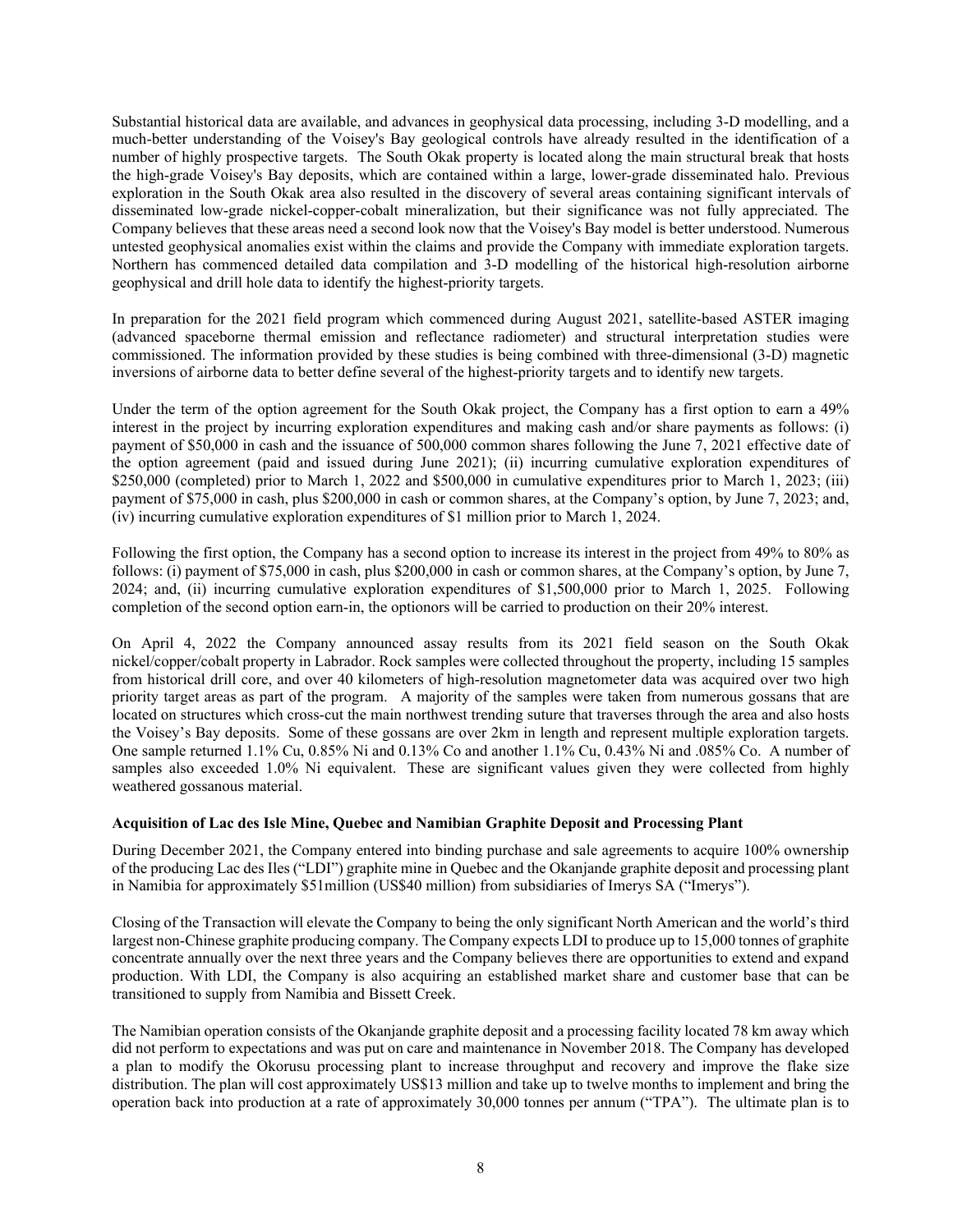build a large new processing plant adjacent to the Okanjande deposit to produce 100,000-150,000 TPA of graphite concentrate to meet rapidly growing EV and battery demand.

Namibia is one of the best jurisdictions in Africa in which to operate, Okanjande graphite is of the highest quality, the operation has access to grid power and is five hours over good roads from the deep water port of Walvis Bay which provides ready access to European and North American markets. These attributes, plus a much shorter time to market, provide a competitive advantage over other African graphite projects. The Namibian operation will enable Northern to expand its market share in North America and Europe by reducing dependence on Chinese supply.

The completion and execution of Northern's business plan will require approximately \$70 million (US\$55 million) in financing for the Transaction purchase price and expenses, capital expenditures related to the restart of operations in Namibia, reclamation bonding and working capital. Funding will consist of a combination of equity, debt, sale of a royalty and graphite stream on the assets being acquired and other support from Imerys. Northern has signed a term sheet with Sprott Resource Streaming and Royalty Corp. ("Sprott") for approximately \$51 million (US\$40 million) in financing consisting of approximately \$19 million (US \$15million) from the issuance of a senior secured debenture, \$7 million (US\$5 million) from the sale of a royalty on LDI and \$25 million (US\$20 million) from a graphite stream financing on the Namibian project. In addition, subsequent to December 31, 2021, the Company completed an initial closing of a \$23 million brokered private placement of subscription receipts. Full details of the financings, completed and contemplated, are described in the Liquidity and Capital Resources section.

Upon completion of the Transaction, the Company will have substantial near term production and two large scale development projects that will enable the Company to significantly expand production to meet growing demand from the EV/battery markets. All projects have high quality "battery grade" concentrate and are located close to infrastructure in politically stable countries.

# **Corporate Developments**

In April 2018, the Company announced that additional testing had confirmed that lithium ion battery ("LiB") anode material made from concentrates from its Bissett Creek deposit meets or exceeds current commercial specifications. The test work was carried out by the Beijing General Research Institute of Mining and Metallurgy ("BGRIMM"), a Chinese state-owned metallurgical research and development company. Test results indicate that the crystallinity, yield and specific surface area (5.652 m2/g for 16 $\mu$  material) of the Bissett Creek material were all better than industry standards. A yield of 50 percent was achieved on a batch basis and can potentially be increased to 70 percent with a continuous, commercial process. The tap density was  $1 \text{ g/cm}^3$  which is comparable to existing products.

In June 2018, the Company announced it had signed a memorandum of understanding with a European commodity trading company to sell 100 percent of the projected output from the Bissett Creek graphite project in China. The parties intend to enter into a binding agreement when a number of conditions have been met, including the arrangement of project financing. The Company's partner will be identified at that time as per its request.

Customers of the trading company have tested graphite from a number of different sources outside China and have found that Northern's graphite is of the highest quality and fits best with market requirements. Chinese production of extra-large (plus 50 mesh) and extra-extra-large (plus 32 mesh) flake graphite is declining while demand is growing, particularly in the expandable graphite market.

On February 12, 2021, the Company closed a non-brokered private placement financing raising gross proceeds of \$2,992,640 with the sale of units at a price of \$0.28 per unit. Each unit was comprised of one common share and onehalf share purchase warrant with each whole warrant entitling the holder to purchase one common share at a price of \$0.45 per share for a period of two years from the closing date of the placement. A total of 5,344,000 warrants were issued with an expiry date of February 12, 2023. Cash finder fees of \$153,888 were paid in connection with the placement.

On February 22, 2021, the Company announced that metallurgical testing continues to confirm the high percentage of valuable, large flake concentrates that will be produced from its Bissett Creek deposit. Recent tests have averaged 22 percent plus-32 mesh (XXL) flake and 46 percent plus-48 mesh (XL) flake. Cumulatively, 95 percent of concentrates produced are expected to be greater than 80 mesh, which is the cut-off for large flake. All figures are believed to be the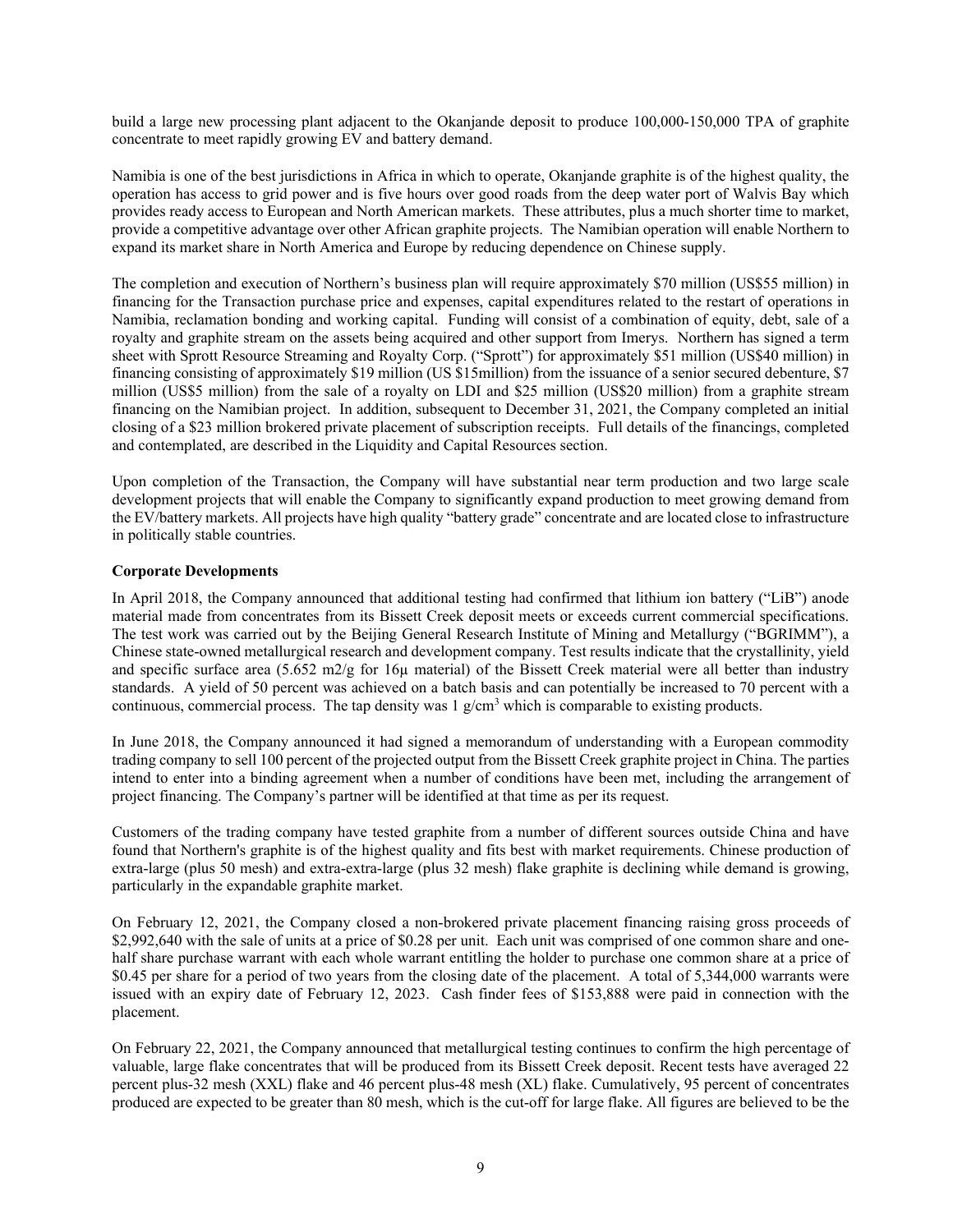highest large flake yields reported from any worldwide graphite project.

On March 2, 2021, the Company announced that it has engaged ProGraphite GmbH to test, characterize and optimize the Company's graphite concentrates for use in advanced applications such as lithium-ion batteries, fuel cells and flow batteries as well as in traditional markets. ProGraphite is located in Germany and is one of the world's leading graphite research and development laboratories with over several decades of professional expertise and experience. ProGraphite will carry out a number of tests to assist the Company in maximizing the revenue potential of its concentrates by optimizing them and targeting the most appropriate value-added applications. The first phase of testing was announced on April 24, 2021 in which ProGraphite concluded that graphite from the Bisset Creek deposit has an almost unique combination of high carbon content and extremely coarse particle size distribution. These grades are in high demand, availability is relatively low and prices are the highest of any standard graphite concentrate types. ProGraphite indicated that the greatest potential for Bissett Creek graphite is in the fast-growing expandable graphite market, especially with respect to its use in the manufacture of bipolar plates for hydrogen fuel cells.

On August 16, 2021 a second phase of testing carried out on graphite concentrates from Bissett Creek was announced. This testing demonstrated that the concentrates can be easily purified using either acid-based or alkaline-based processes for use in the manufacture of lithium-ion battery anode material (BAM). The results of this second phase of testing were excellent and comparable with the performance of thermal purification as iron (Fe), zinc (Zn), chromium (Cr), aluminum (Al) and silicon (Si) levels were far below the typical limits required for BAM. The first step in producing BAM is micronizing and rounding mine concentrate. It has already been demonstrated that Bissett Creek concentrates produce a high yield of BAM precursor with a relatively steep particle size distribution and high tap density. The latter is a function of the concentrate's high bulk density, a requirement for high-quality BAM. Not all graphite deposits have these characteristics nor does the nature of their mineralogy/impurities enable them to be economically purified to battery standards. The latest tests, along with previous work, indicate that Bissett Creek concentrates can be readily purified with acid, alkaline, thermal or chlorination methods.

On October 5, 2021, the Company announced it had completed the 2021 exploration field season at its South Okak project in Labrador. The 2021 program was very successful in improving the Company's understanding of structural controls relating to existing targets and in identifying new targets. Over 200 rock samples were collected throughout the property and over 40 kilometres of high-resolution magnetometer data were acquired over two high-priority areas. Results will be released when assays are received and all the data have been processed and compiled.

On November 11, 2021, the Company announced a third phase of testing on graphite concentrates from Bissett Creek by ProGraphite in Germany. Testing showed that the Company's anode material can be charged to high values which remain stable with high Coulomb efficiency under various discharge conditions. ProGraphite concluded that Bissett Creek anode material is very well suited for the manufacture of high-capacity, durable, long-life lithium-ion batteries.

Test results demonstrated that Bissett Creek BAM can be charged to lithiation values above 362 mAh/g (milliampere hours per gram) which shows that the capacity of the batteries will be excellent. The delithiation (discharging) performance was also excellent as the batteries delivered stable, high values with a very high Coulomb efficiency under various test conditions. Bissett Creek BAM also proved to be very robust. Even after charging/discharging several times at 10C (i.e. complete charging in only six minutes) and after many cycles, the Coulomb efficiency remained at a very high, constant level indicating almost no degradation of the anode material. This performance is better than many commercial natural or synthetic grades.

On December 2, 2021, the Company entered into binding purchase and sale agreements to acquire 100% ownership of the producing Lac des Iles graphite mine in Quebec and the Okanjande graphite deposit and processing plant in Namibia for approximately \$51million (US\$40 million) from Imerys.

On January 4, 2022, the Company announced the senior management appointments of David Marsh as Chief Operating Officer, Christopher Park as Chief Financial Officer and Nathalie Pilon as Director of Finance to help guide Northern through the transition to an operating and producing company on closing of the Transaction.

On January 31, 2022 the Company announced it had retained Hugues Jacquemin to act as a Special Advisor to the Board on matters relating to development of the Company's Bissett Creek graphite project, management and operation of assets being acquired from subsidiaries of Imerys, and the evaluation of opportunities to expand the Company's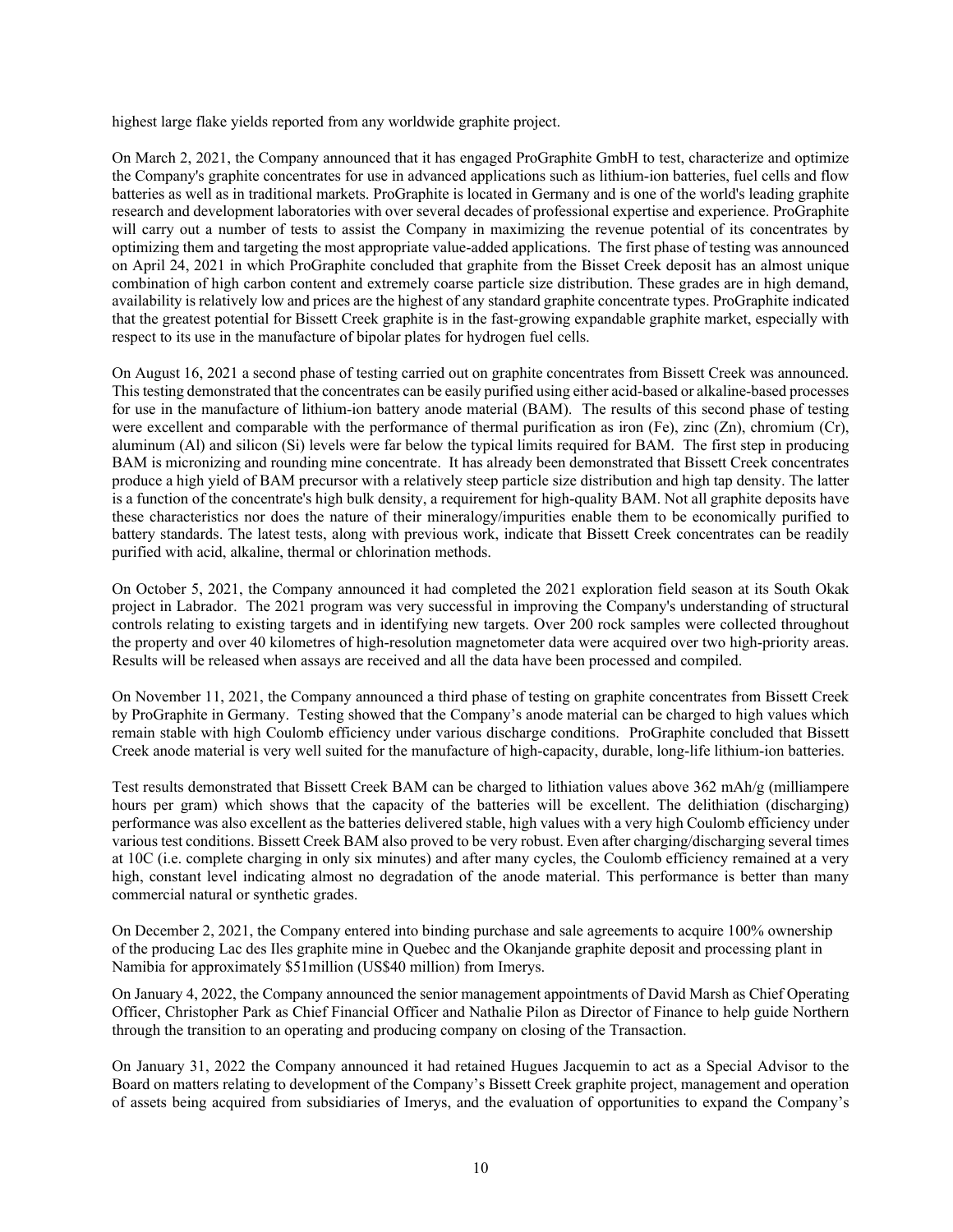business through acquisitions, joint ventures and strategic partnerships.

On February 10, 2022, the Company completed an initial closing of a brokered private placement raising gross proceeds of \$19,321,875 with the sale of 25,762,500 subscription receipts at a price of \$0.75 per subscription receipt. Each subscription receipt shall be deemed to be automatically exercised, without payment of any additional consideration and without further action on the part of the holder thereof, into one unit upon satisfaction of certain escrow release conditions. Each unit is comprised of one common share of the Company and one-half of one share purchase warrant. Full details of the initial closing and full private placement is described in the Liquidity and Capital Resources section.

On February 23, 2022, the Company announced that it has entered into an option agreement (the "Agreement") that provides it with an option to acquire a 100% interest in the Mousseau West Graphite project, subject to the owners retaining a 2% net smelter royalty. Pursuant to the Agreement, the Company has paid \$50,000 for the six-month exclusive right to conduct due diligence on the Property. If the Company elects to exercise its option, it can acquire the property for \$500,000 in cash and the issuance of 900,000 common shares of the Company, subject to the acceptance of the TSX Venture Exchange. The Company will also have the right to acquire the 2% NSR from the owners at any time upon the payment of \$1,000,000.

# **Selected Information**

|                                                            | <b>Year ended</b><br>December 31, | <b>Year ended</b><br>December 31, | <b>Year ended</b><br>December 31, |
|------------------------------------------------------------|-----------------------------------|-----------------------------------|-----------------------------------|
|                                                            | 2021                              | 2020                              | 2019                              |
|                                                            | S                                 |                                   |                                   |
| <b>Statement of Operations and Comprehensive Loss Data</b> |                                   |                                   |                                   |
| Total revenue                                              | Nil                               | Nil                               | Nil                               |
| Total expenses                                             | (3,660,799)                       | (792, 307)                        | (650, 422)                        |
| Loss and comprehensive loss                                | (3,225,559)                       | (868, 131)                        | (609,062)                         |
| Loss per share – basic and diluted                         | (0.04)                            | (0.01)                            | (0.01)                            |
|                                                            |                                   |                                   |                                   |
|                                                            | As at                             | As at                             | As at                             |
| <b>Statement of Financial Position Data</b>                | December 31,                      | December 31,                      | December 31,                      |
|                                                            | 2021                              | 2020                              | 2019                              |
| Total assets                                               | 19,656,232                        | 15,222,682                        | 15,789,039                        |
| Total long-term debt                                       | Nil                               | Nil                               | Nil                               |
| Total liabilities                                          | 1,924,208                         | 553,664                           | 454,015                           |
| Shareholders' equity:                                      |                                   |                                   |                                   |
|                                                            |                                   |                                   |                                   |
| Share capital                                              | 30,862,348                        | 25,098,662                        | 25,098,662                        |

The following table contains selected annual financial information for the fiscal years ended December 2021, 2020 and 2019.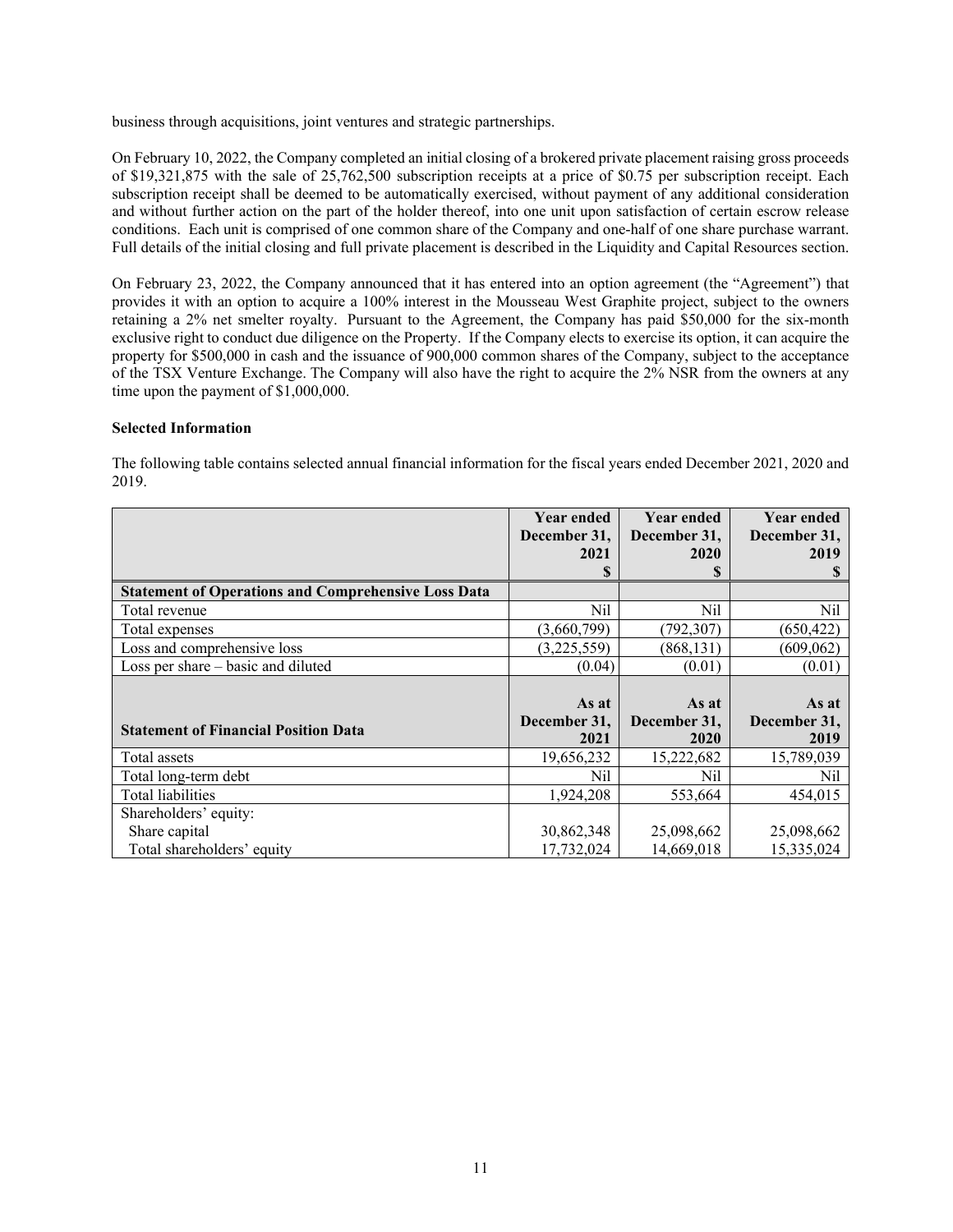# **Results of Operations**

|                                          | <b>Year ended</b><br>December 31,<br>2021 | <b>Year ended</b><br>December 31,<br>2020 |
|------------------------------------------|-------------------------------------------|-------------------------------------------|
| General and administrative expenses      |                                           |                                           |
| Legal and audit                          | 165,809                                   | 52,349                                    |
| Office, management and director fees     | 759,160                                   | 331,271                                   |
| Promotion and investor relations         | 289,307                                   | 113,235                                   |
| Regulatory and transfer agent            | 82,794                                    | 59,147                                    |
| Project evaluation and acquisition       | 1,488,107                                 |                                           |
| Share-based payments                     | 844,126                                   | 202,125                                   |
| Depreciation                             | 31,496                                    | 34,180                                    |
|                                          |                                           |                                           |
| <b>Loss from operations</b>              | (3,660,799)                               | (792, 307)                                |
| Interest income                          | 21,555                                    | 11,605                                    |
| Gain (loss) on marketable securities     | 413,685                                   | (104, 025)                                |
| Gain on sale of building                 |                                           | 16,596                                    |
| Loss and comprehensive loss for the year | (3,225,559)                               | (868, 131)                                |

During the year ended December 31, 2021 the total loss increased by \$2,357,428 compared to 2020 due to the following: legal and audit fees increased by\$113,460 due to higher legal fees relating to the Transaction; office, management and director fees increased by \$427,889 due to increased consulting costs related the Transaction; promotion and investor relations costs increased by \$176,072 relating to new investor relations, marketing and social media campaigns compared to 2020; regulatory and transfer agent fees increased by \$23,647 primarily due to an increase in exchange fees; project evaluation and acquisition costs of \$1,488,107 were incurred in 2021 for due diligence and expenditures relating to the Transaction; and non-cash share-based expenses related to stock option grants increased by \$642,001 with the increase attributable to an increase in stock options issued in 2021 compared to 2020.

Interest income was \$9,950 higher during 2021 compared to 2020 due to higher average cash balances. An unrealized gain of \$413,685 was recorded on the 2,000,000 common shares of ERL held by the Company as these marketable securities are marked to market each reporting period. During November 2020, the Company sold a building and lot located near the Bissett Creek Property, which was formerly used as an office. Cash proceeds from the sale of \$27,140 exceeded the net book value of \$10,544 resulting in a gain of \$16,596.

A total of \$894,547 (2020 - \$219,846) in expenditures were capitalized to the Company's exploration and evaluation assets during the year ended December 31, 2021. Of the total expenditures, \$335,095 (2020 - \$219,846) related to the Bisset Creek project and \$559,452 (2020 - \$Nil) related to the South Okak project. For the Bissett Creek property, environmental and mine permitting costs were \$153,161 and related to on-going work; engineering costs were \$27,330; metallurgical costs were \$74,197 and included tests conducted by SGS and ProGraphite; and, site and royalty costs were \$80,407. For the South Okak project, expenditures included an initial cash option payment of \$50,000; the issue of common shares valued at \$250,000; claim staking costs of \$16,185; geology costs of \$229,725; and, geophysical costs were \$13,542.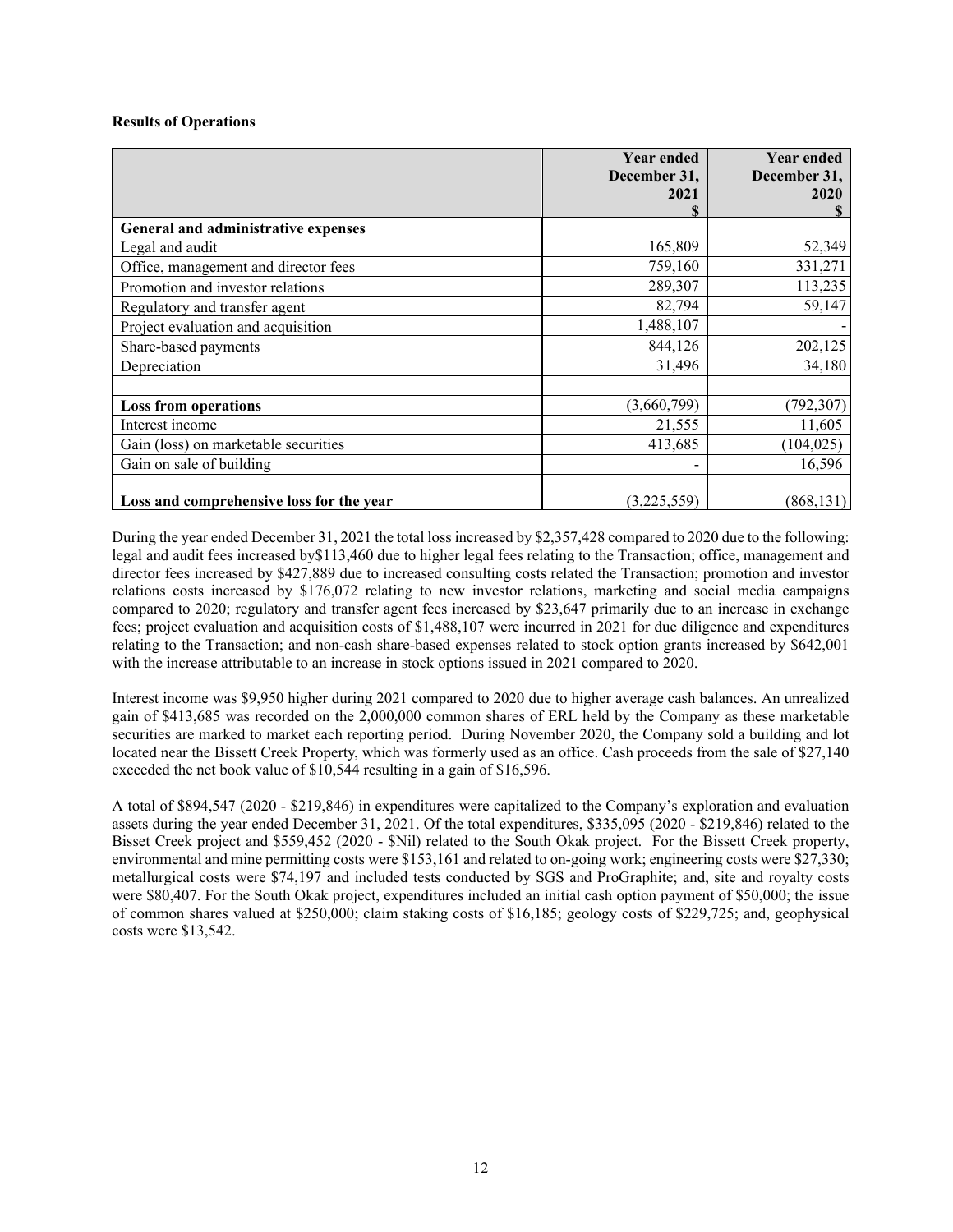# **Summary of Quarterly Results and Fourth Quarter Events**

The following table provides a summary of unaudited quarterly information for each of the eight most recently completed quarters in the period ended December 31, 2021.

| Year        |         | Other         | Net income (loss) for | Loss per share -         |
|-------------|---------|---------------|-----------------------|--------------------------|
| ended       |         | income (loss) | the period            | <b>Basic and diluted</b> |
| December 31 | Quarter |               |                       |                          |
| 2021        | 4       | (59, 397)     | (1,392,024)           | (0.02)                   |
|             |         | 13,026        | (746, 626)            | (0.01)                   |
|             | 2       | 206,378       | (1, 131, 029)         | (0.01)                   |
|             |         | 275,233       | 44,120                | (0.00)                   |
| 2020        | 4       | 94,217        | (33,165)              | (0.00)                   |
|             | 3       | (179,369)     | (562, 522)            | (0.01)                   |
|             | 2       | 1,986         | (128, 669)            | (0.00)                   |
|             |         | 7,342         | (143, 775)            | (0.00)                   |

The Company, as an exploration and development stage company, experiences a high degree of variability in its quarterly results. The Company's expenses are not related to the regular and continuous activities that take place when a mine is in production. During the first quarter of 2021 the Company recorded an unrealized gain on marketable securities of \$273,185. During the second quarter of 2021 the Company recorded share-based payments expense of \$801,700 related to stock options awarded during the quarter. Additionally, the Company recorded an unrealized gain on marketable securities of \$198,900 and incurred project generation and evaluation costs of \$273,590. During the third quarter, the Company incurred project generation and evaluation costs of \$458,090. During the fourth quarter of 2021 the Company recorded an unrealized loss on marketable securities of \$65,700. Additionally, the Company incurred project generation and evaluation costs of \$756,427.

# **Liquidity and Capital Resources**

As at December 31, 2021 the Company held cash of \$3,577,643 (December 31, 2020 – \$1,211,575) and had working capital of \$3,660,304 (December 31, 2020 – \$1,291,225). During the year ended December 31, 2021, the Company utilized net cash of \$1,400,372 with respect to operating activities and invested cash of \$677,507 in exploration and evaluation costs for the Bissett Creek and South Okak Projects and \$619,209 in costs relating to the Transaction. The Company received net cash proceeds of \$2,793,764 from issuance of common shares and warrants, \$2,400,675 as proceeds from exercise of warrants and expended \$131,283 relating to future financings to fund the Transaction.

The Company has a long-term reclamation deposit with the Ministry of Finance for the Province of Ontario of \$845,883. As at December 31, 2021, the Company has recorded a provision of \$362,180 representing the estimated liability for the current cost of reclamation for the Bissett Creek site.

# **Financing Activities**

During February 2021, the Company closed a non-brokered private placement financing raising gross proceeds of \$2,992,640 with the sale of units at a price of \$0.28 per unit. Each unit was comprised of one common share and onehalf share purchase warrant with each whole warrant entitling the holder to purchase one common share at a price of \$0.45 per share for a period of two years from the closing date of the placement. A total of 5,344,000 warrants were issued with an expiry date of February 12, 2023. Total costs related to the financing were \$198,875 which included cash finder's fees of \$153,888 paid in connection with the placement.

In addition, 5,070,666 warrants which were due to expire during the year were exercised at prices of \$0.40 and \$0.60 per share resulting in cash proceeds to the Company of \$2,400,675.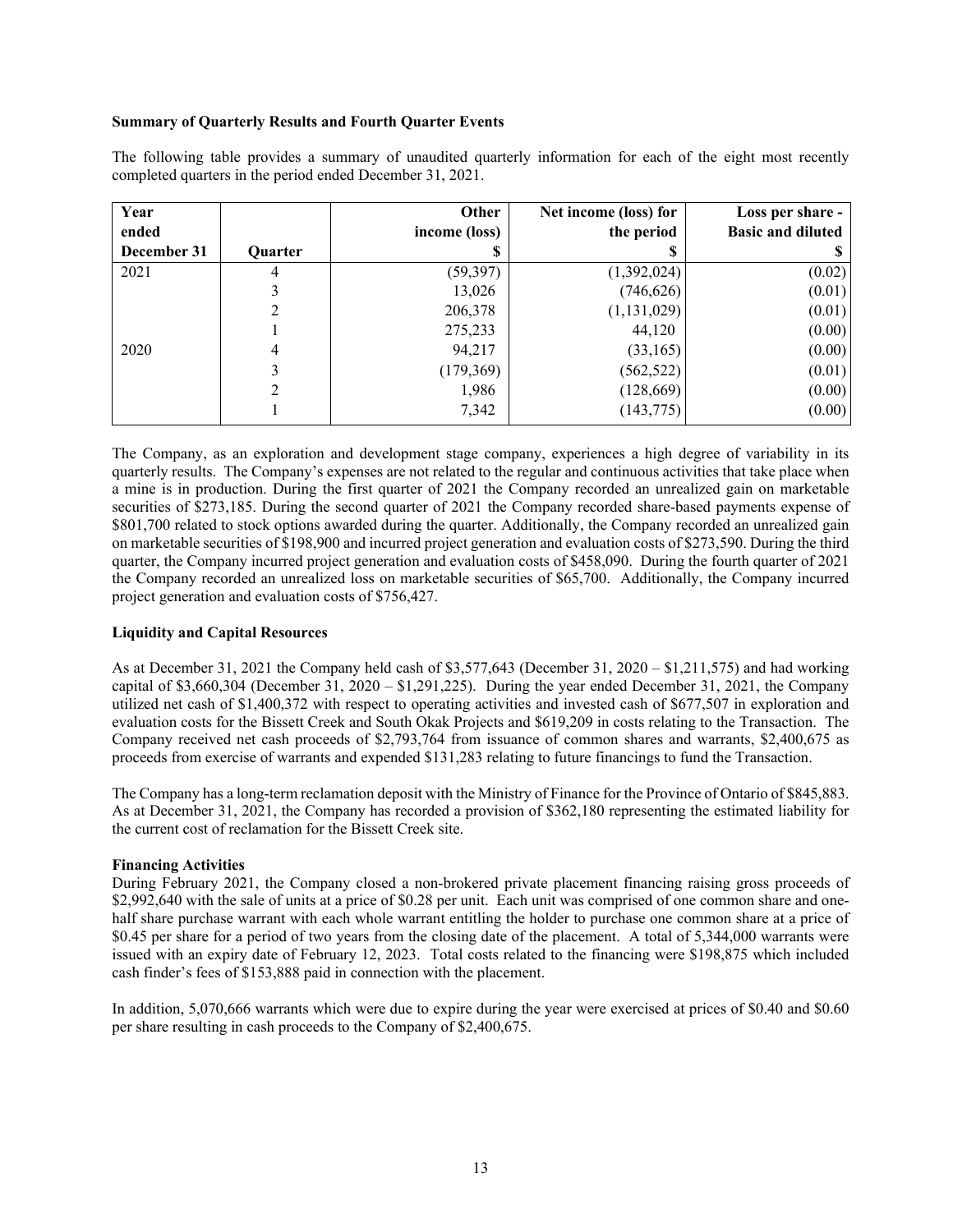#### **Acquisition of Lac des Isle Mine, Quebec and Namibian Graphite Deposit and Processing Plant**

During December 2021, the Company entered into binding purchase and sale agreements to acquire 100% ownership of the producing Lac des Iles ("LDI") graphite mine in Quebec and the Okanjande graphite deposit and processing plant in Namibia for approximately \$51million (US\$40 million) from subsidiaries of Imerys. A finder's fee is payable in connection with the Transaction in the amount of 1.5% of the fair market value. For further details regarding the Transaction see Operations Review and Project Development section.

The completion and execution of Northern's business plan will require approximately \$70 million (US\$55 million) in financing for the Transaction purchase price and expenses, capital expenditures related to the restart of operations in Namibia, reclamation bonding and working capital. Funding will consist of a combination of equity, debt, sale of a royalty and graphite stream on the assets being acquired and other support from Imerys. Northern has signed a term sheet with Sprott for approximately \$51 million (US\$40 million) in financing consisting of approximately \$19 million (US \$15million) from a senior secured debenture, \$7 million (US\$5 million) from the sale of a royalty on LDI and a \$25 million (US\$20 million) from a graphite stream financing on the Namibian project. In addition, subsequent to December 31, 2021, the Company completed an initial closing of a \$23 million brokered private placement of subscription receipts which is being held in escrow until a number of conditions are met. Further details regarding the Transaction funding, completed and contemplated, are described below. As the senior secured debenture, royalty financing and graphite stream have not been completed, certain terms described below are subject to change.

#### **Private Placement (\$23 million)**

On February 10, 2022, the Company completed an initial closing of a brokered private placement raising gross proceeds of \$19,321,875 with the sale of 25,762,500 subscription receipts at a price of \$0.75 per subscription receipt. In connection with the initial closing, the agents exercised their option in full to increase the 26,750,000 subscription receipt base size of the private placement by an additional 4,012,500 subscription receipts, for a total private placement of 30,762,500 subscription receipts. Affiliates of the lead agent have indicated their intention to purchase the remaining balance of 5,000,000 subscription receipts not issued in the initial closing, pending investment committee approvals for the Company's senior secured debenture, royalty and streaming arrangements, for additional gross proceeds of \$3,750,000 in a final closing of the private placement.

Each subscription receipt shall be deemed to be automatically exercised, without payment of any additional consideration and without further action on the part of the holder thereof, into one unit of the Company upon satisfaction of the escrow release conditions. Each unit shall be comprised of one common share of the Company and one-half of one share purchase warrant. Each warrant shall be exercisable to acquire one common share at a price of \$1.10 per Common Share for a period of 24 months from the date the escrow release conditions are satisfied.

The gross proceeds of the initial closing of the private placement, less 50% of the Agents' cash commission (as described below) and certain expenses of the agents, were deposited in escrow on closing to be held until the satisfaction of certain release conditions, including that all conditions precedent to the proposed Transaction have been met.

In the event that the escrow release conditions have not been satisfied on or before May 1, 2022, or the Company advises the lead agent or announces to the public that it does not intend to satisfy the escrow release conditions or that the proposed Transaction has been terminated, the aggregate issue price of the subscription receipts will be returned to the applicable holders of the subscription receipts, and the subscription receipts will be automatically cancelled and be of no further force and effect.

In connection with the initial closing of the private placement, the agents received a cash fee equal to 6% of the aggregate gross proceeds of the closing, and such number of compensation warrants equal to 6% of the number of subscription receipts issued under the closing. Each agent's warrant is exercisable for one Common Share at an exercise price of \$0.75 per Common at any time on or before February 10, 2024.

#### **Senior Secured Debenture (US\$15 million)**

Terms include a principal amount of US\$15 million issued at a 2% discount and maturing 48 months from issuance. The debenture will bear interest at 9% plus the greater of USD 3-month LIBOR or 1%, interest will be payable and compounded semi-annually except that at the Company's option interest payable during the initial 12 months can be capitalized and added to the principal of the debenture. The debenture will be a senior secured obligation of the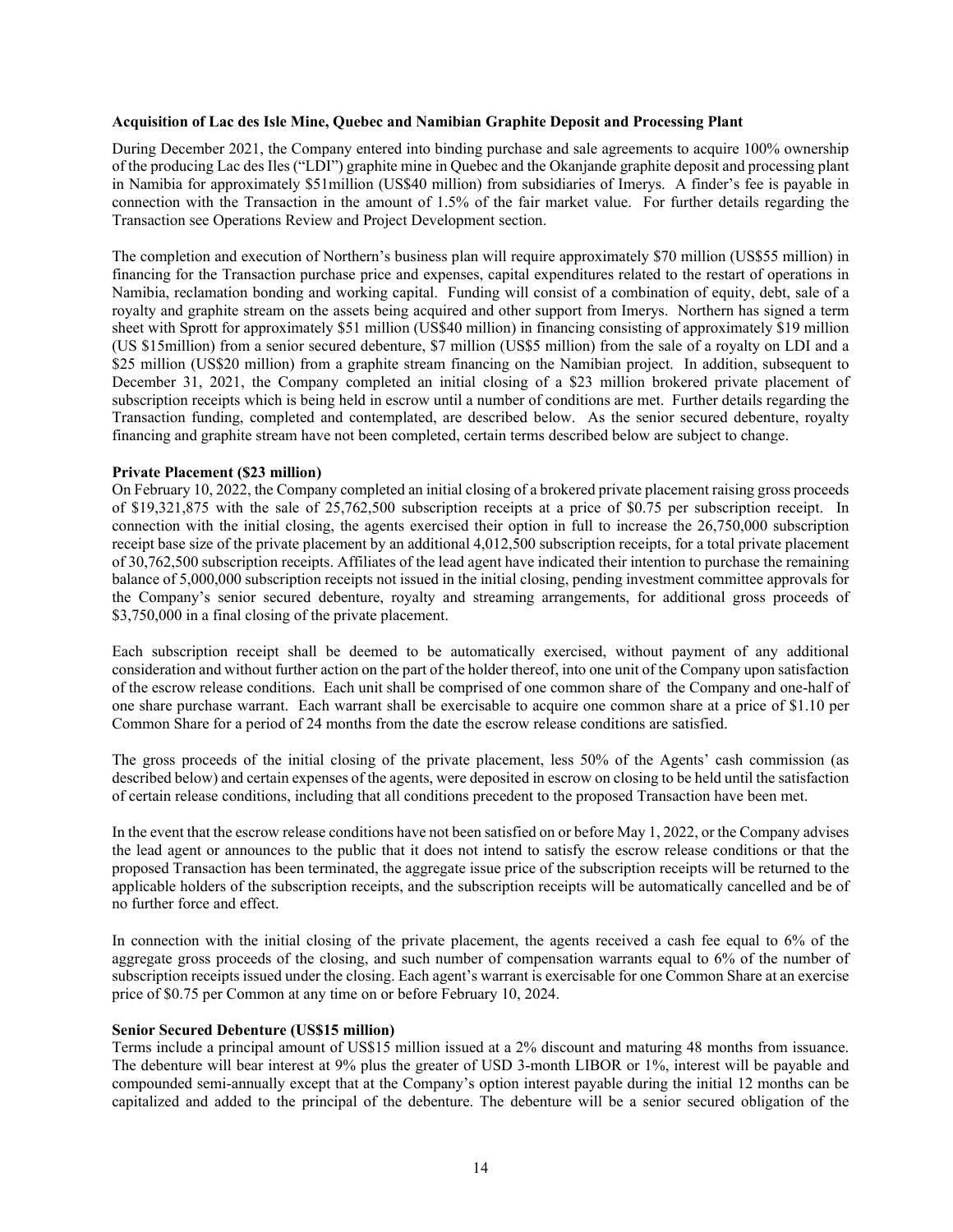Company secured against the LDI assets and the Namibian project. As partial consideration for entering into the debenture, the Company will issue Sprott warrants to purchase six million common shares of Northern at an exercise price equal to a 35% premium to the share price for the equity financing as described below for a period of two years.

# **Royalty Financing (US\$5 million)**

Terms include US\$5 million for purchase of a 9% royalty on graphite concentrate sales revenue from LDI. The royalty will be secured on title to the project and Sprott will be granted a right of first refusal with respect to any proposed grant of a stream, royalty or similar transaction on the Company's Bissett Creek project. As partial consideration for entering into the royalty, the Company will issue Sprott warrants to purchase 1.5 million common shares of Northern at an exercise price equal to a 35% premium to the price for the equity financing as described below for a period of two years.

### **Graphite Stream (US\$20 million)**

Terms include an upfront advance of US\$20 million on a commodity purchase agreement for 11.25% of the graphite produced by the Namibian project until 350,000 tonnes of contained graphite in concentrate have been produced and delivered, at which time the stream will convert to a 1% royalty for the remaining life of the Okanjande deposit. The stream will be secured by the same security package as the debenture and Sprott will be granted a right of first refusal with respect to any proposed grant of a stream, royalty or similar transaction on the Okanjande deposit. As partial consideration for entering into the stream, the Company will issue Sprott warrants to purchase 4.5 million common shares of Northern at an exercise price equal to a 35% premium to the share price for the equity financing as described below for a period of two years. The Company will have the option, subject to any consents or approvals required under the debenture, to reduce the stream percentage by up to 50% upon payment of US\$15.25 million in 2024 or US\$17.5 million in 2025. This option will be exercisable in whole or in part on a pro rata basis.

The Company's management believes it can finance the Transaction and further develop the Bisset Creek property and the Namibian mining assets over the next twelve months with funds on hand and the proceeds from the financings described above. Substantial capital is required to close the Transaction and further develop the Bissett Creek Property and there is no assurance management will be successful in its endeavors.

#### **Contractual Obligations**

As at December 31, 2021 and 2020, the Company had no contractual obligations or commitments for capital or operating leases, purchase obligations or other long-term commitments.

#### **Off-Balance Sheet Arrangements**

The Company has not entered into any off-balance sheet arrangements such as guarantee contracts, contingent interests in assets transferred to unconsolidated entities, derivative instrument obligations, or with respect to any obligations under a variable interest entity arrangement.

#### **Subsequent Events**

In addition to subsequent events described elsewhere in this MD&A the following occurred after December 31, 2021:

- the Company issued 347,500 shares from warrant exercises for proceeds of \$156,375; and
- the Company granted 2,575,000 stock options exercisable at a price of \$0.75 and 250,000 stock options with an exercise price of \$0.50 expired.

# **Transactions with Related Parties**

#### **Key management compensation**

During the year ended December 31, 2021, the Company expensed management fees to a company owned and controlled by key management personnel of \$81,994 (2020 – \$39,690) and salary and compensation to key management personnel of \$300,000 (2020 – \$180,000). During the year ended December 31, 2021, the Company expensed directors' fees of \$60,000 (2020 – \$60,000). During the year ended December 31, 2021, the Company expensed share-based compensation for stock options granted to key management personnel and directors of \$738,600 (2020 – \$192,500).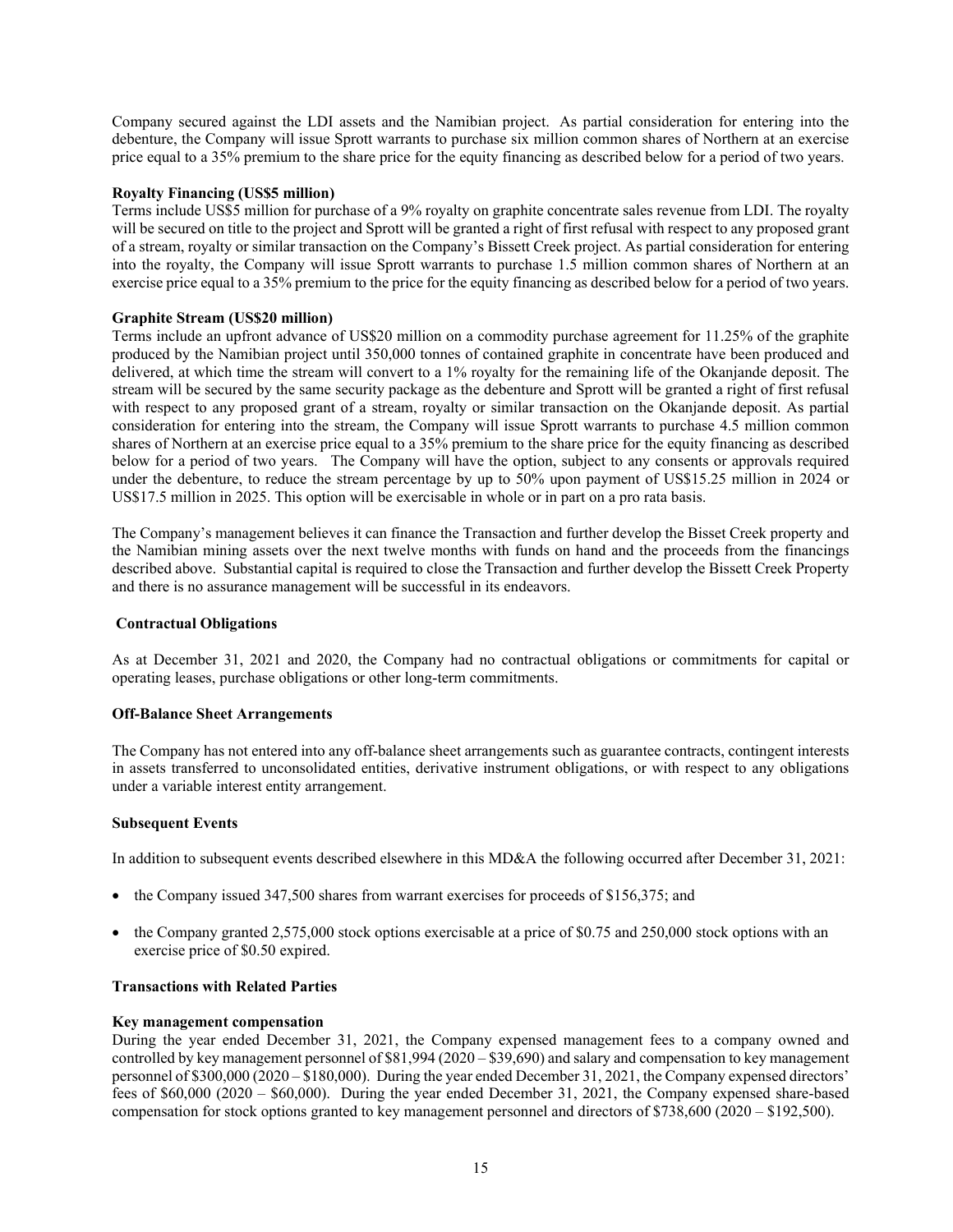As at December 31, 2021, \$8,238 (December 31, 2020 – \$95,884) was included in accounts payable and accrued liabilities owing to officers and directors relating to management and director fees and for reimbursement of expenses. Effective July 1, 2020, the Company's CEO agreed to defer current payment of two-thirds of his salary and the directors of the Company agreed to defer all payment of board of director fees until market conditions improve. As of December 31, 2021, the Company's CEO's salary and the board of director fees were reinstated as market conditions have improved.

# **Proposed Transactions**

The Company continually reviews potential merger, acquisition, investment and other joint venture transactions that could enhance shareholder value. At the current time, there are no reportable proposed transactions.

# **Changes in Accounting Policies**

# **Recent and future accounting standards**

Certain new accounting standards and interpretations have been published that are not mandatory for the current period and have not been early adopted. These standards are not expected to have a material impact on the Company's current or future reporting periods upon adoption.

# **Presentation of Financial Statements (Amendment to IAS 1)**

The amendments to IAS 1, clarify the presentation of liabilities. The classification of liabilities as current or noncurrent is based on contractual rights that are in existence at the end of the reporting period and is affected by expectations about whether an entity will exercise its right to defer settlement. A liability not due over the next twelve months is classified as non-current even if management intends or expects to settle the liability within twelve months. The amendment also introduces a definition of 'settlement' to make clear that settlement refers to the transfer of cash, equity instruments, other assets, or services to the counterparty. The amendments are effective for annual reporting periods beginning on or after January 1, 2023.

#### **Deferred Tax related to Assets and Liabilities arising from a Single Transaction (Amendments to IAS 12)**

The amendment clarifies that the initial recognition exemption does not apply to transactions in which equal amounts of deductible and taxable temporary differences arise on initial recognition. The amendment is effective for annual reporting periods beginning on or after January 1, 2023 with earlier application permitted.

# **Property, Plant and Equipment - Proceeds before Intended Use (Amendments to IAS 16)**

The amendment will prohibit the Company from deducting net proceeds from selling any items produced while bringing an item of property, plant and equipment to the location and condition necessary for it to be capable of operating in a manner intended by management. The amendment requires retrospective application and effective for annual reporting periods beginning on or after January 1, 2022, with earlier application permitted.

### **Critical Accounting Estimates and Judgements**

The preparation of the Consolidated financial statements requires Company management to make estimates, assumptions, and judgements about the future that affect the amounts recorded in the consolidated financial statements. These estimates, assumptions, and judgements are based on the Company's experience and management's expectations about future events that are believed to be reasonable under the circumstances. They are continually being re-evaluated based on new facts and experience. Actual results may differ from estimates, assumptions and judgements. The effect of a change in an accounting estimate is recognized prospectively in the period of change and future periods if the change impacts both periods.

Significant judgements used in the preparation of the Company's consolidated financial statements include, but are not limited to:

- (i) those relating to the assessment of the Company's ability to continue as a going concern;
- (ii) the useful lives and related depreciation of property and equipment;
- (iii) the identification of separately identifiable components in property and equipment where their respective cost is significant in comparison to the total cost;
- (iv) the classification of expenditures as exploration and evaluation assets; and
- (v) the recognition of deferred tax; and
- (vi) the determination of a transaction as a business combination or asset acquisition.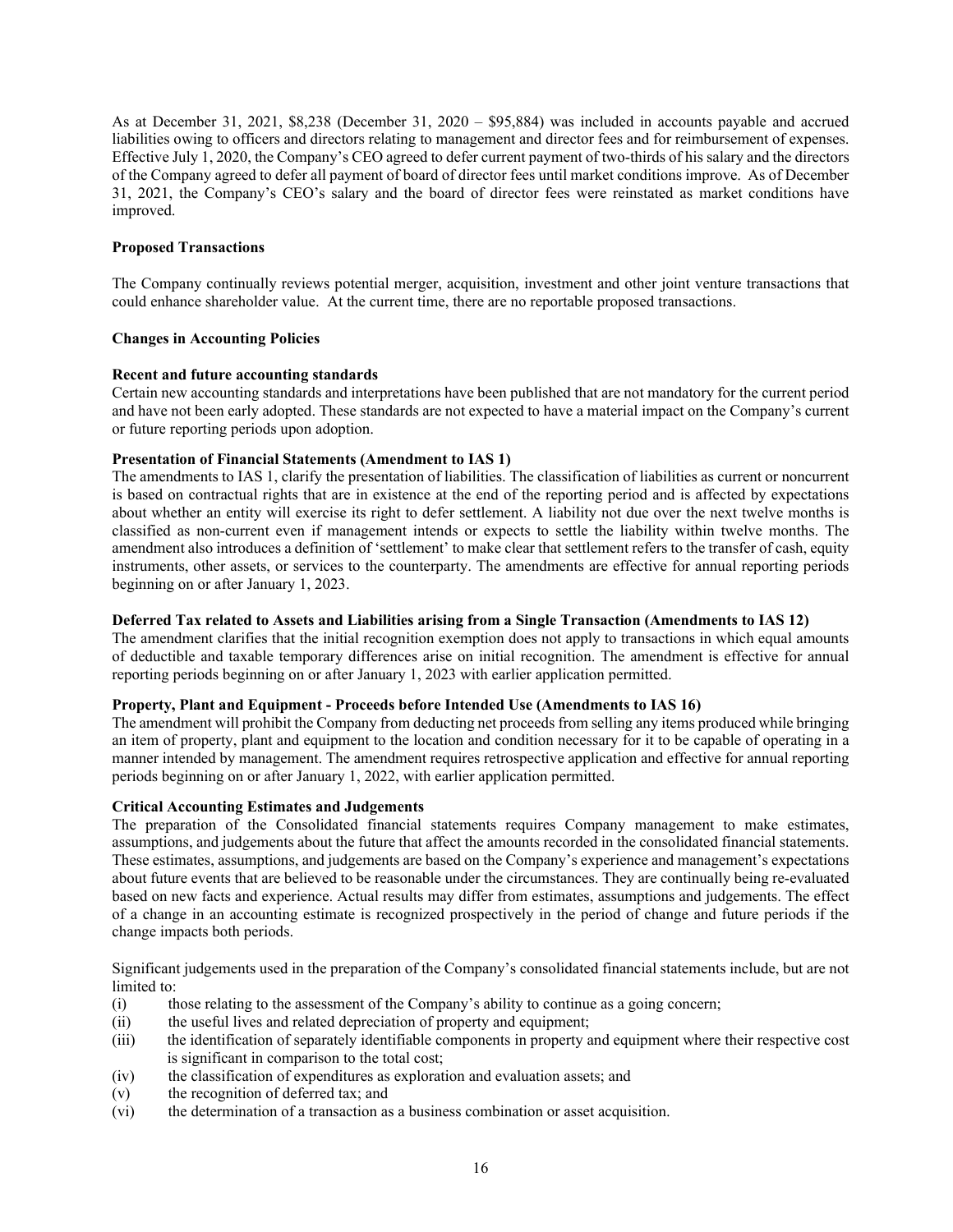### **Critical Accounting Policies**

The Company believes the following critical accounting policies affect its more significant judgments and estimates used in the preparation of its Consolidated financial statements.

#### *Going Concern*

The Consolidated Financial Statements have been prepared on a going concern basis, which assumes the Company will be able to continue in operation for the foreseeable future and will be able to realize its assets and discharge its liabilities and commitments in the normal course of business. The Company's management believes it can finance the acquisition of the Lac de Isles mine and the Namibian mining assets (Consolidated Financial Statements note 7) and further develop the Bisset Creek property (Consolidated Financial Statements note 6) and the Namibian mining assets over the next twelve months with funds on hand and the proceeds from future financings. Substantial capital is required to close the acquisition of the Lac des Iles mine and the Namibian mining assets and further develop the Bissett Creek Property and there is no assurance management will be successful in its endeavors.

The Company's discretionary activities have considerable scope for flexibility in terms of the amount and timing of expenditures. The Company will thoroughly assess all such activities before undertaking them. The Company's Consolidated Financial Statements do not include any adjustments that might result from negative outcomes with respect to these uncertainties.

# *Marketable securities*

When the fair values of financial assets and financial liabilities recorded in the statement of financial position cannot be measured based on quoted prices in active markets, their fair value is measured using other valuation techniques. The inputs to these models are taken from observable markets where possible, but where this is not feasible, a degree of judgement is required in establishing fair values. Judgements include considerations of inputs such as liquidity risk, credit risk and volatility. Changes in assumptions relating to these factors could affect the reported fair value of financial instruments.

# *Impairment of Long-Lived Assets*

At each statement of financial position date, the Company assesses whether there is any indication that any long-lived assets or finite life tangible assets are impaired. The Company monitors the recoverability of long-lived assets based on factors such as current market value, future asset utilization, business climate and future undiscounted cash flows expected to result from the use of the assets. An impairment is recognized if the recoverable amount, determined as the higher of an asset's fair value less cost to sell and the discounted future cash flows generated from use and eventual disposal of an asset, is less than its carrying value. Where the carrying amount of an asset exceeds its recoverable amount, the asset is considered impaired and is written down to its recoverable amount.

Mining properties and exploration and evaluation assets are also assessed for impairment upon the transfer of exploration and evaluation assets to development assets regardless of whether facts and circumstances indicate that the carrying amount of the exploration and evaluation assets is in excess of their recoverable amount.

#### *Mining properties and exploration and evaluation expenditures*

Mining properties correspond to acquired interests in mining exploration permits/claims/leases which include the rights to explore, mine, extract and sell all minerals from such permits/claims/leases. All pre-exploration costs, i.e. costs incurred prior to obtaining the legal right to undertake exploration and evaluation activities on an area of interest, are expensed as incurred.

Once the legal right to explore has been acquired, exploration and evaluation expenditures are capitalized in respect of each identifiable area of interest until the technical feasibility and commercial viability of extracting a mineral resource are demonstrated.

General and administration expenditures relating to exploration are capitalized where they can be directly attributed to the site undergoing exploration and evaluation.

Exploration and evaluation assets are carried at historical cost, less any impairment losses recognized.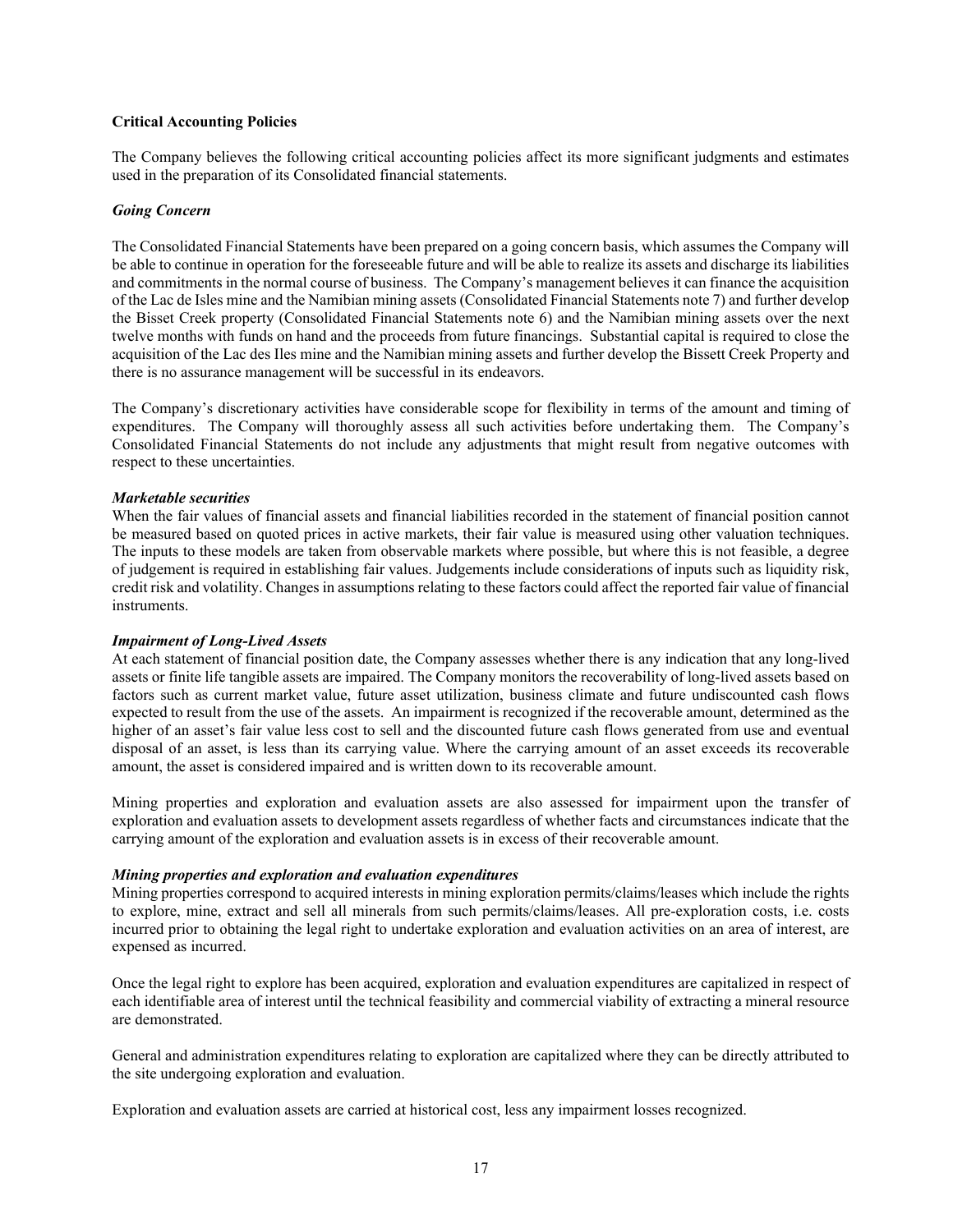When technical feasibility and commercial viability of extracting a mineral resource are demonstrated for an area of interest, the Company stops capitalizing exploration and evaluation costs for that area, tests recognized exploration and evaluation assets for impairment, and reclassifies any unimpaired exploration and evaluation assets either as tangible or intangible mine development assets according to the nature of the assets.

#### *Share-based compensation*

The Company has a stock option plan (the "Option Plan") and issues warrants as described in note 8 of its annual consolidated financial statements. The Company measures the compensation cost of stock options issued under the Option Plan and warrants issued using the fair-value method as determined using the Black-Scholes option pricing model. Compensation costs are measured at the grant date based on the fair value of the award and are recognized over the vesting period as share-based payments with a corresponding increase to contributed surplus. Upon exercise, common shares are issued from treasury and the amount reflected in contributed surplus is credited to share capital, as adjusted for any consideration paid. The Company transfers the value of forfeited and expired unexercised vested stock options or warrants to accumulated deficit from contributed surplus at the date of expiration.

The Black-Scholes option pricing model incorporates highly subjective assumptions, including volatility, estimated forfeiture rates and expected time until exercise, which affect the calculated values. At the end of each reporting period, the Company reviews the option pricing model and updates model inputs for any changes for the purposes of determining the fair value of new grants, and reflects the impact of changes to non-market input estimates for previous grants in net loss with a corresponding adjustment to contributed surplus.

#### *Restoration and site closure provision*

The Company has an obligation to reclaim the Bissett Creek Project after the end of mining operations and has estimated the costs necessary to comply with existing reclamation standards. The fair value of an asset retirement obligation is recorded in the period in which it is incurred. When the liability is initially recorded, the cost is capitalized by increasing the carrying amount of the related long-lived asset. Over time, the liability is adjusted to reflect the passage of time (accretion expense) and for changes in estimated future cash flows. Accretion expense is charged to the statement of comprehensive loss, while adjustments related to changes in estimated cash flows are recorded as increases or decreases in the carrying value of the asset. The capitalized cost is amortized over the useful life of the related asset. Upon settlement of the liability, a gain or loss is recorded if the actual costs incurred are different from the liability recorded.

#### *Income Taxes*

The Company uses the asset and liability method of accounting for income taxes. Under this method, deferred tax is determined based on differences between the consolidated financial statement carrying values of existing assets and liabilities and their respective income tax bases (temporary differences), and losses carried forward. Deferred tax is measured using the enacted tax rates, or substantially enacted tax rates, which will be in effect when the temporary differences are likely to reverse. The effect on deferred tax of a change in tax rates is included in operations in the period in which the change is enacted. The amount of deferred tax recognized is limited to the amount of the benefit that is probable.

Deferred tax and the recognition and measurement of uncertain tax positions are subject to various assumptions and management judgement. Actual results may differ from these estimates. In circumstances where the applicable tax laws and regulations are either unclear or subject to ongoing varying interpretations, it is reasonably possible that changes in these estimates could occur that materially affect the amounts of deferred tax recorded.

#### **Financial instruments**

Financial instruments are measured on initial recognition at fair value, plus, in the case of financial instruments other than those classified as fair value through profit or loss ("FVTPL"), directly attributable transaction costs. Financial instruments are recognized when the Company becomes a party to the contracts that give rise to them and are classified as: amortized cost; fair value through profit or loss; or, fair value through other comprehensive income, as appropriate. The Company considers whether a contract contains an embedded derivative when the it first becomes a party to it. The embedded derivatives are separated from the host contract if the host contract is not measured at FVTPL and when the economic characteristics and risks are not closely related to those of the host contract. Reassessment only occurs if there is a change in the terms of the contract that significantly modifies the cash flows that would otherwise be required.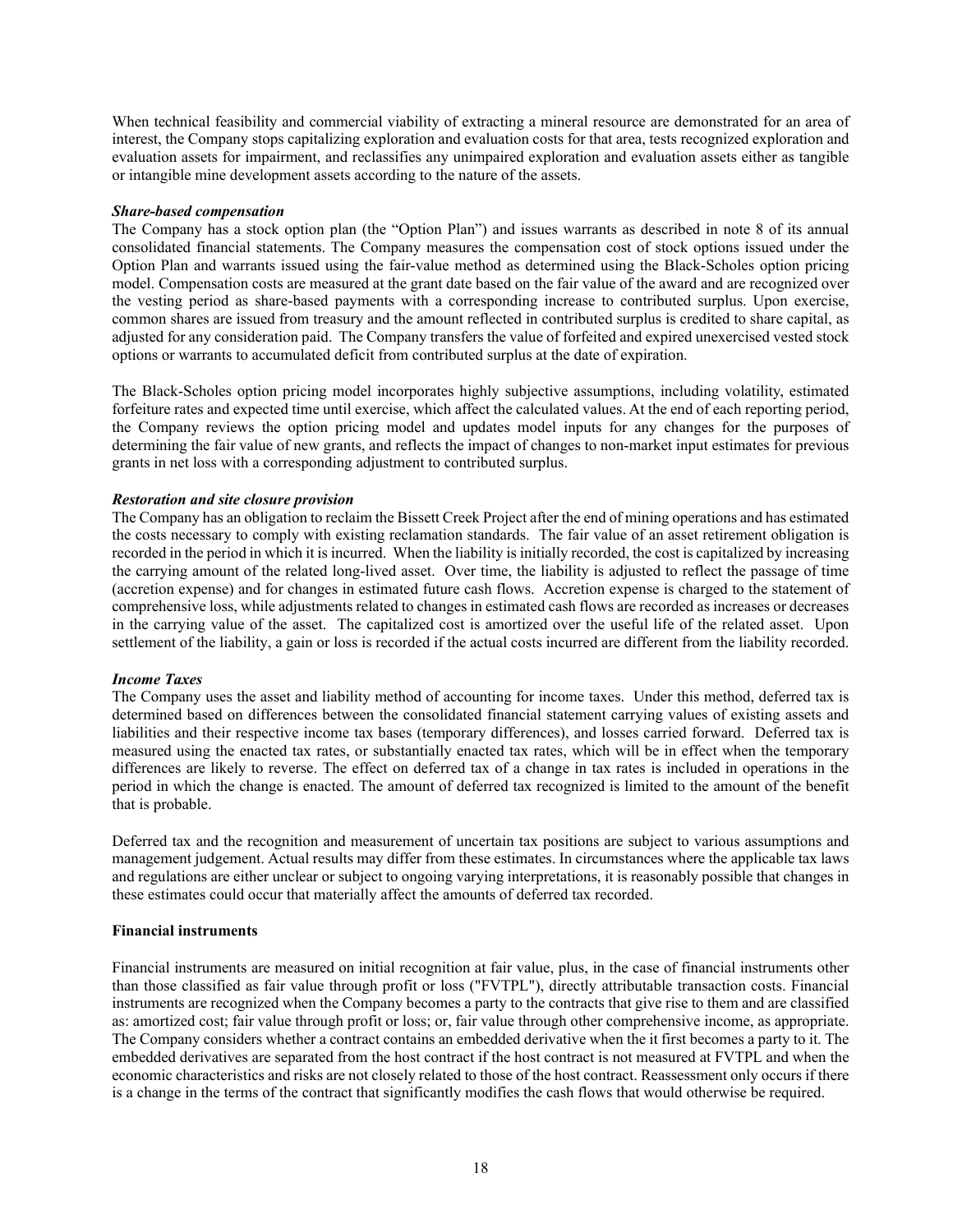# **Disclosure of Outstanding Share Data**

Information with respect to outstanding common shares, warrants and stock options as at April 11, 2022, December 31, 2021 and 2020 is as follows:

|               | April 11,<br>2022 | December 31,<br>2021 | December 31,<br>2020 |
|---------------|-------------------|----------------------|----------------------|
| Common shares | 81,718,922        | 81,371,422           | 65,112,756           |
| Warrants      | 4.745,000         | 5.092.500            | 6,200,487            |
| Stock options | 8,125,000         | 5,800,000            | 4,750,000            |

# **Trends**

There are significant uncertainties regarding the prices of industrial minerals and the availability of equity financing for the purposes of mineral exploration and development. For instance, the prices of industrial minerals, including graphite, have fluctuated widely in recent years and it is expected that wide fluctuations may continue. Management of the Company is not aware of any trend, commitment, event or uncertainty both presently known or reasonably expected by the Company to have a material adverse effect on the Company's business, financial condition or results of operations other than the normal speculative nature of the natural resource industry and the risks disclosed below under the heading "Risk Factors".

During the first quarter of 2020, there was a global outbreak of COVID-19 (coronavirus), which has had a significant impact on businesses through the restrictions put in place by the Canadian, provincial and municipal governments regarding travel, business operations and isolation/quarantine orders. At this time, it is unknown the extent of the impact the COVID-19 outbreak may have on the Company as this will depend on future developments that are highly uncertain and that cannot be predicted with confidence. These uncertainties arise from the extensive geographic spread of the disease, and the inability to predict the duration of the outbreak or reoccurrence of outbreaks, including the duration of travel restrictions, business closures or disruptions, and quarantine/isolation measures that are currently, or may be put, in place by Canada and other countries to fight the virus. While the full extent of the impact is unknown, COVID-19 may hinder the Company's ability to raise financing to build the Bissett Creek Project due to uncertain capital markets, reduced customer demand, supply chain disruptions, increased government regulations and other unanticipated factors, all of which may also negatively impact the Company's business and financial condition.

#### **Risk Factors**

An investment in the Company's common shares is speculative and subject to risks and uncertainties. The occurrence of any one or more of these risks or uncertainties could have a material adverse effect on the value of any investment in the Company and the business, prospects, financial position, financial condition or operating results of the Company. The risk factors noted below, in no specific order, are not an exhaustive list of all risk factors associated with an investment in the Company's common shares or in connection with the operations of the Company.

#### **Exploration Stage Company and Single Asset**

The Company has a limited history of operations and is in the early stage of development. The Company is engaged in the business of exploring and developing a single asset, the Bissett Creek Project, in the hope of ultimately bringing the Bissett Creek Project into production. There can be no assurance that any of the Company's planned development activities on the Bissett Creek Project will ever lead to graphite production from the Bissett Creek Project. The Bissett Creek Project will be the Company's sole asset for the foreseeable future. Although management believes the Bissett Creek Project has sufficient merit to justify focusing all the Company's limited resources upon it, the Company will in consequence be exposed to some heightened degree of risk due to the lack of property diversification.

#### **Mineral Exploration and Development**

The exploration and development of mineral projects is highly speculative in nature and involves a high degree of financial and other risks over a significant period of time which even a combination of careful evaluation, experience and knowledge may not reduce or eliminate. The Bissett Creek Project, which constitutes the Company's sole asset, is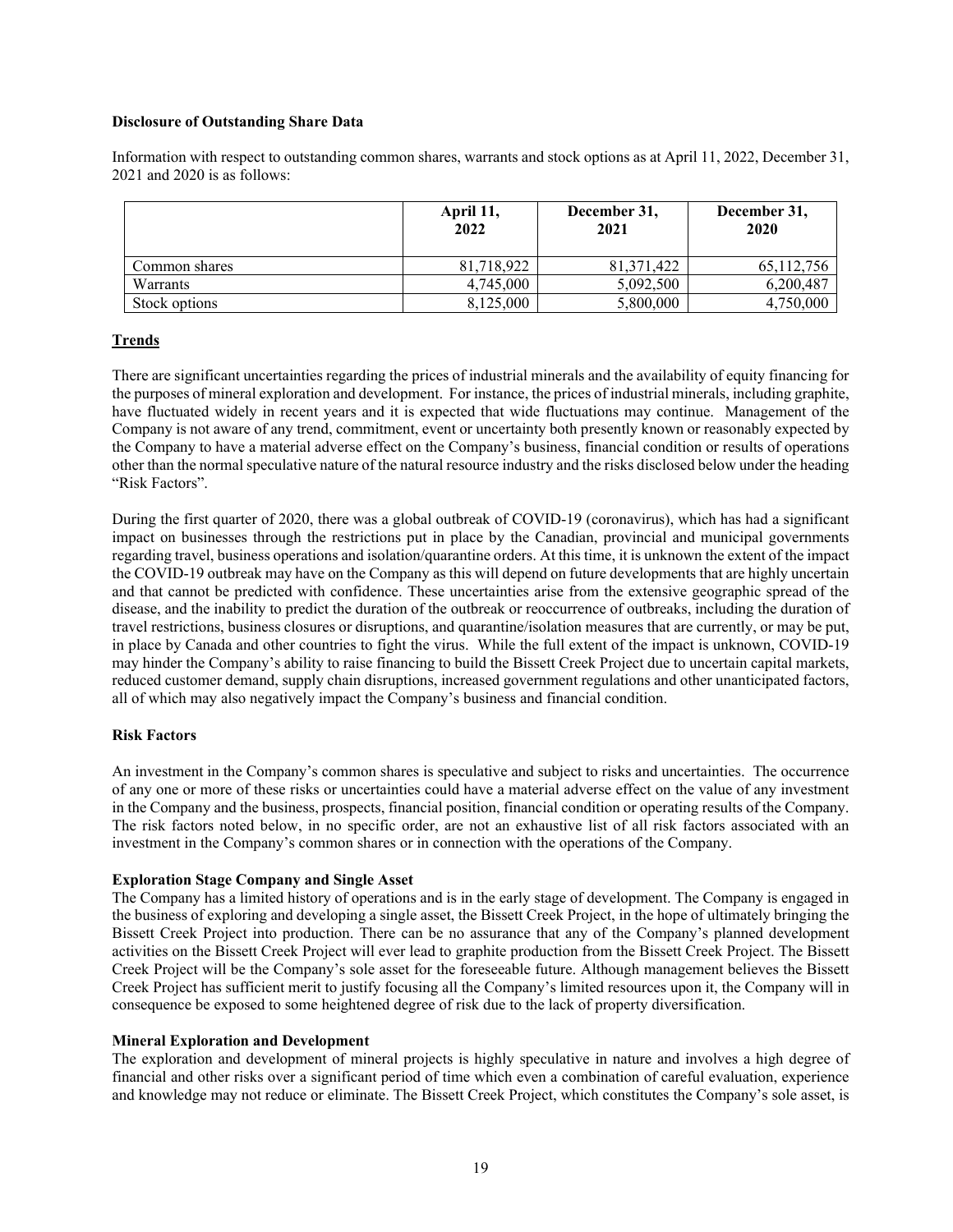known to host measured, indicated and inferred resources and a probable reserve. However, there are no guarantees that the probable reserve will be profitable to mine, and there are no guarantees that there will ever be a profitable mining operation on the Bissett Creek Project. Development of the Bissett Creek Project will only follow upon completion of species at risk permitting, receipt of operational and environmental authorization permits, completion of detailed engineering work, and receipt of additional financing to construct a mine. There can be no assurance that any of the Company's planned development activities on the Bissett Creek Project will ever lead to graphite production. In addition, the proposed development program on the Bissett Creek Project is subject to a significant degree of risk. Whether a mineral deposit will be commercially viable depends on a number of factors, including the particular attributes of the deposit (i.e. size, grade, access and proximity to infrastructure), financing costs, the cyclical nature of commodity prices and government regulations (including those relating to prices, taxes, currency controls, royalties, land tenure, land use, importing and exporting of mineral products, and environmental protection). The effect of these factors or a combination thereof cannot be accurately predicted but could have an adverse impact on the Company.

#### **Commodity Prices**

The price of the Company's securities, its financial results and its exploration, development and mining activities have previously been, or may in the future be, significantly adversely affected by declines in the price of graphite. Industrial mineral prices fluctuate widely and are affected by numerous factors beyond the Company's control such as the sale or purchase of industrial minerals by various dealers, interest rates, exchange rates, inflation or deflation, currency exchange fluctuation, global and regional supply and demand, production and consumption patterns, speculative activities, increased production due to improved mining and production methods, government regulations relating to prices, taxes, royalties, land tenure, land use, importing and exporting of minerals, environmental protection, the degree to which a dominant producer uses its market strength to bring supply into equilibrium with demand, and international political and economic trends, conditions and events. The prices of industrial minerals have fluctuated widely in recent years, and future price declines could cause continued exploration and development of the Bissett Creek Project to be impracticable.

Further, reserve calculations and life-of-mine plans using significantly lower graphite prices could result in material write-downs of the Company's investment in the Bissett Creek Project and increased amortization, reclamation and closure charges.

In addition to adversely affecting reserve estimates and the Company's financial condition, declining graphite prices can impact operations by requiring a reassessment of the feasibility of a particular project. Such a reassessment may be the result of a management decision or may be required under financing arrangements related to a particular project. Even if the project is ultimately determined to be economically viable, the need to conduct such a reassessment may cause substantial delays or may interrupt operations until the reassessment can be completed.

# **No History of Mineral Production**

The Company has never had an interest in a mineral producing property. There is no assurance that commercial quantities of minerals will be discovered on any future properties, nor is there any assurance that any future exploration and development programs of the Company on the Bissett Creek Project or any future properties will yield positive results. Even where commercial quantities of minerals are discovered, there can be no assurance that any property of the Company will ever be brought to a stage where mineral reserves can be profitably produced thereon. Factors which may limit the ability of the Company to produce mineral resources from its properties include, but are not limited to, the commodity price, the availability of additional capital and financing and the nature of any mineral deposits.

#### **Mining Operations and Insurance**

Mining operations generally involve a high degree of risk. The Company's operations will be subject to all of the hazards and risks normally encountered in mineral exploration and development. Such risks include unusual and unexpected geological formations, seismic activity, rock bursts, cave-ins, water inflows, fires and other conditions involved in the drilling and removal of material, environmental hazards, industrial accidents, periodic interruptions due to adverse weather conditions, labor disputes, political unrest and theft. The occurrence of any of the foregoing could result in damage to, or destruction of, mineral properties or interests, production facilities, personal injury, damage to life or property, environmental damage, delays or interruption of operations, increases in costs, monetary losses, legal liability and adverse government action. The Company does not currently carry insurance against these risks and there is no assurance that such insurance will be available in the future, or if available, at economically feasible premiums or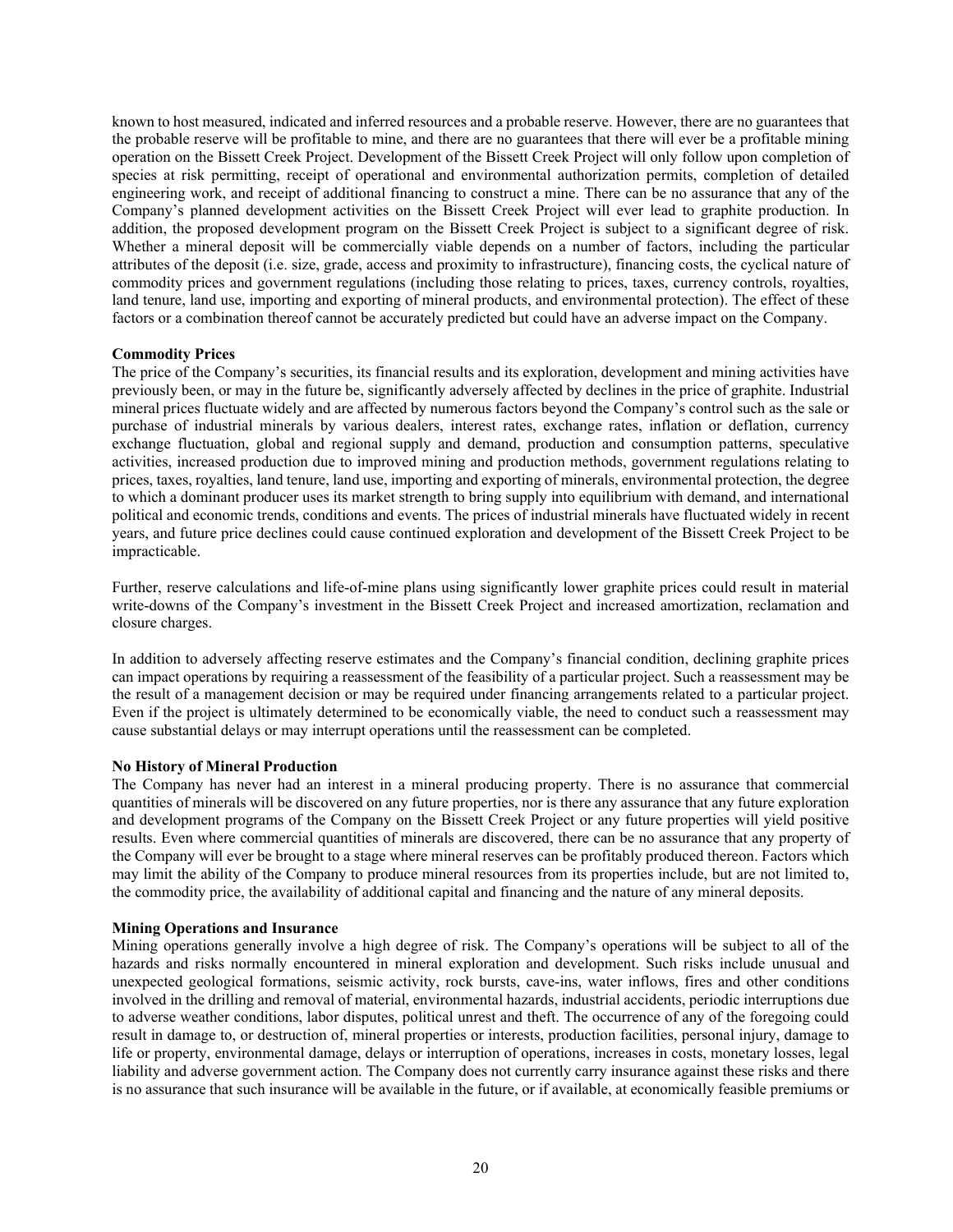acceptable terms. The potential costs associated with losses or liabilities not covered by insurance coverage may have a material adverse effect upon the Company's financial condition.

### **Cost Overruns, Delays and Construction Risk**

The Company has not initiated development on the Bissett Creek Project site nor does it currently have the funds to initiate such development. However, subject to securing future mine development financing, the Company may encounter risks associated to potential cost overruns, delays and construction.

# **Limited Operating History and Financial Resources**

The Company has a limited operating history, has no operating revenues and is unlikely to generate any revenues from operations in the immediate future. Additional funds will be required to bring the Bissett Creek Project to production. The Company has limited financial resources and there is no assurance that the Company will be able to raise sufficient additional funding to fulfill its obligations or for further exploration and development on acceptable terms or at all. Failure to obtain additional funding on a timely basis could result in delay or indefinite postponement of further exploration and development and could cause the Company to reduce or terminate its operations. Additional funds raised by the Company from treasury share issuances may result in further dilution to the shareholders of the Company or a change of control.

# **Governmental and Environmental Regulation, Permits and Compliance**

The future operations of the Company, including exploration and development activities and the commencement and continuation of commercial production, require licenses, permits or other approvals from various federal, provincial and local governmental authorities and such operations are or will be governed by laws and regulations relating to prospecting, development, mining, production, exports, taxes, labor standards, occupational health and safety, waste disposal, toxic substances, land use, water use, environmental protection, land claims of indigenous people and other matters. The Company believes that the Bissett Creek Project is in substantial compliance with all material laws and regulations which currently apply to its activities. There can be no assurance, however, that the Company will obtain on reasonable terms or at all the permits and approvals, and the renewals thereof, which it may require for the conduct of its future operations or that compliance with applicable laws, regulations, permits and approvals will not have an adverse effect on plans to develop the Bissett Creek Project. Possible future environmental and mineral tax legislation, regulations and actions could cause additional expense, capital expenditures, restrictions and delay on the Company's planned exploration and operations, the extent of which cannot be predicted.

Failure to comply with applicable laws, regulations and permitting requirements may result in enforcement actions thereunder, including orders issued by regulatory or judicial authorities causing operations to cease or be curtailed, and may include corrective measures requiring capital expenditures, installation of additional equipment, or remedial actions. Parties engaged in mining operations may be required to compensate those suffering loss or damage by reason of the mining activities and may have civil or criminal fines or penalties imposed for violations of applicable laws or regulations.

#### **Proprietary Technologies**

The Company's proprietary technologies and processes (the "Proprietary Processes") for producing spherical graphite (purification and coating) will require further validation and testing. It is possible that such testing may determine that they do not achieve desired results or that the Proprietary Processes are not economically scalable to commercial quantities, in which case the Company would be restricted to conventional markets.

#### **Intellectual Property Protection**

The Company does not have patents on the Proprietary Processes and, presently, relies upon trade secrets to maintain the confidentiality and proprietary nature of the Proprietary Processes. The Company filed final patent applications during January 2019 and previously had filed a provisional patent application during January 2018.

#### **Results of Prior Exploration Work**

In preparing the FS, the FS Update, the Expansion PEA and the Expansion PEA Update, the authors of such studies and assessments relied upon data generated by exploration work carried out by geologists employed by others. There is no guarantee that data generated by prior exploration work is 100% reliable and discrepancies in such data not discovered by the Company or such authors may exist. Such errors and/or discrepancies, if they exist, could impact on the accuracy of the FS, the FS Update, the Expansion PEA and the Expansion PEA Update.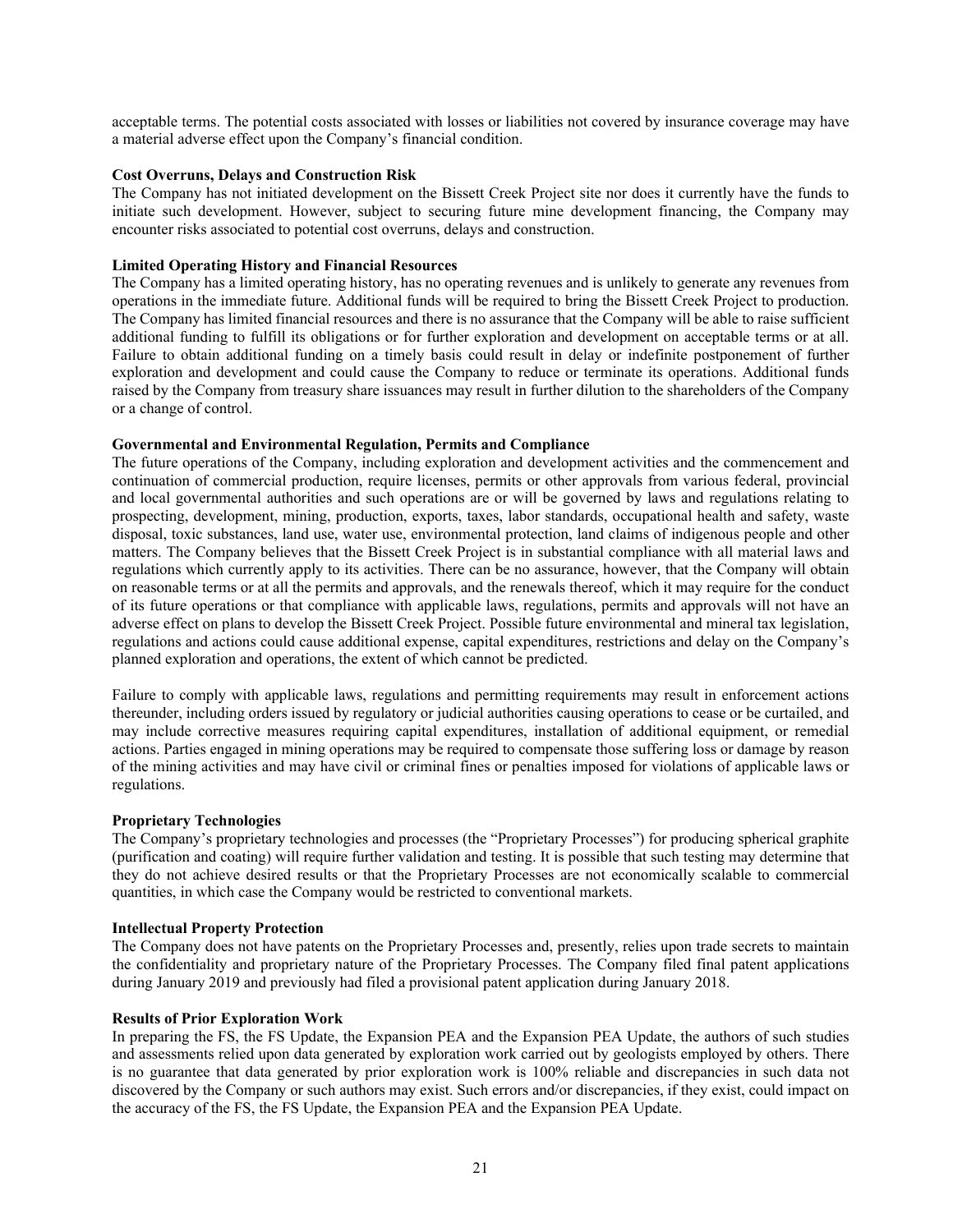#### **Reliance on Management and Experts**

The success of the Company will be largely dependent upon the performance of its senior management and directors. Due to the relative small size of the Company, the loss of these persons or the inability of the Company to attract and retain additional highly skilled employees may adversely affect its business and future operations. The Company has not purchased any "key-man" insurance nor has it entered into any non-competition or non-disclosure agreements with any of its directors, officers or key employees and has no current plans to do so. The Company has hired and may continue to rely upon consultants and others for geological and technical expertise. The Company's current personnel may not include persons with sufficient technical expertise to carry out the future development of the Company's properties. There is no assurance that suitably qualified personnel can be retained or will be hired for such development.

#### **Competition**

The mineral exploration and mining business is competitive in all of its phases. The Company competes with numerous other companies and individuals, including competitors with greater financial, technical and other resources, in the search for and the acquisition of attractive mineral properties. The mining industry is facing a shortage of equipment and skilled personnel and there is intense competition for experienced geologists, field personnel, contractors and management. There is no assurance that the Company will be able to compete successfully with others in acquiring such equipment or personnel.

#### **Conflicts of Interest**

Certain of the directors and officers of the Company also serve as directors and/or officers of other companies involved in natural resource exploration and development and consequently, there exists the possibility for such directors and officers to be in a position of conflict. Any decision made by any of such directors and officers involving the Company should be made in accordance with their fiduciary duties and obligations to deal fairly and in good faith with a view to the best interests of the Company and its shareholders.

In addition, each of the directors is required to declare and refrain from voting on any matter in which such directors may have a conflict of interest in accordance with the procedures set forth in the Business Companies Act (Ontario) and other applicable laws.

#### **Competitive Conditions**

The mineral exploration and mining business is competitive in all phases of exploration, development and production. The Company competes with a number of other entities in the search for and acquisition of productive mineral properties. As a result of this competition, the majority of which is with companies with greater financial resources than the Company, the Company may be unable to acquire attractive properties in the future on terms it considers acceptable. The Company also competes for financing with other resources companies, many of whom have greater financial resources and/or more advanced properties. There can be no assurance that additional capital or other types of financing will be available if needed or that, if available, the terms of such financing will be favorable to the Company.

#### **Title to Property**

The Company has carefully examined the historical record of ownership of the registered surface and mineral rights for the claims comprising the Bissett Creek Project, and the leasehold interests comprising the Bissett Creek Project, and has established and confirmed that ownership thereof is valid and secure and that title is properly registered. However, there can be no assurance or guarantee that the Company's interests in the Bissett Creek Project may not be challenged. There can be no assurance that the Company will be able to secure the grant or the renewal of exploration permits or other tenures on terms satisfactory to it, or that governments having jurisdiction over the Bissett Creek Project will not revoke or significantly alter such permits or other tenures or that such permits and tenures will not be challenged or impugned. It is always possible, though unlikely, that third parties may have valid claims not appearing in the historical record underlying portions of the interests of the Company and the permits or tenures may be subject to prior unregistered agreements or transfers or native land claims and title may be affected by undetected defects. If a title defect exists, it is possible that the Company may lose all or part of its interest in the properties to which such defects relate.

#### **Aboriginal Land Claims**

At the present time, the lands comprising the Bissett Creek Project are the subject of an aboriginal land claim by the Algonquins of Ontario ("AOO"). The Company has been in continual consultations with the AOO and has begun the process of negotiating an Impact Benefits Agreement ("IBA"). To date the AOO have expressed support for the Bissett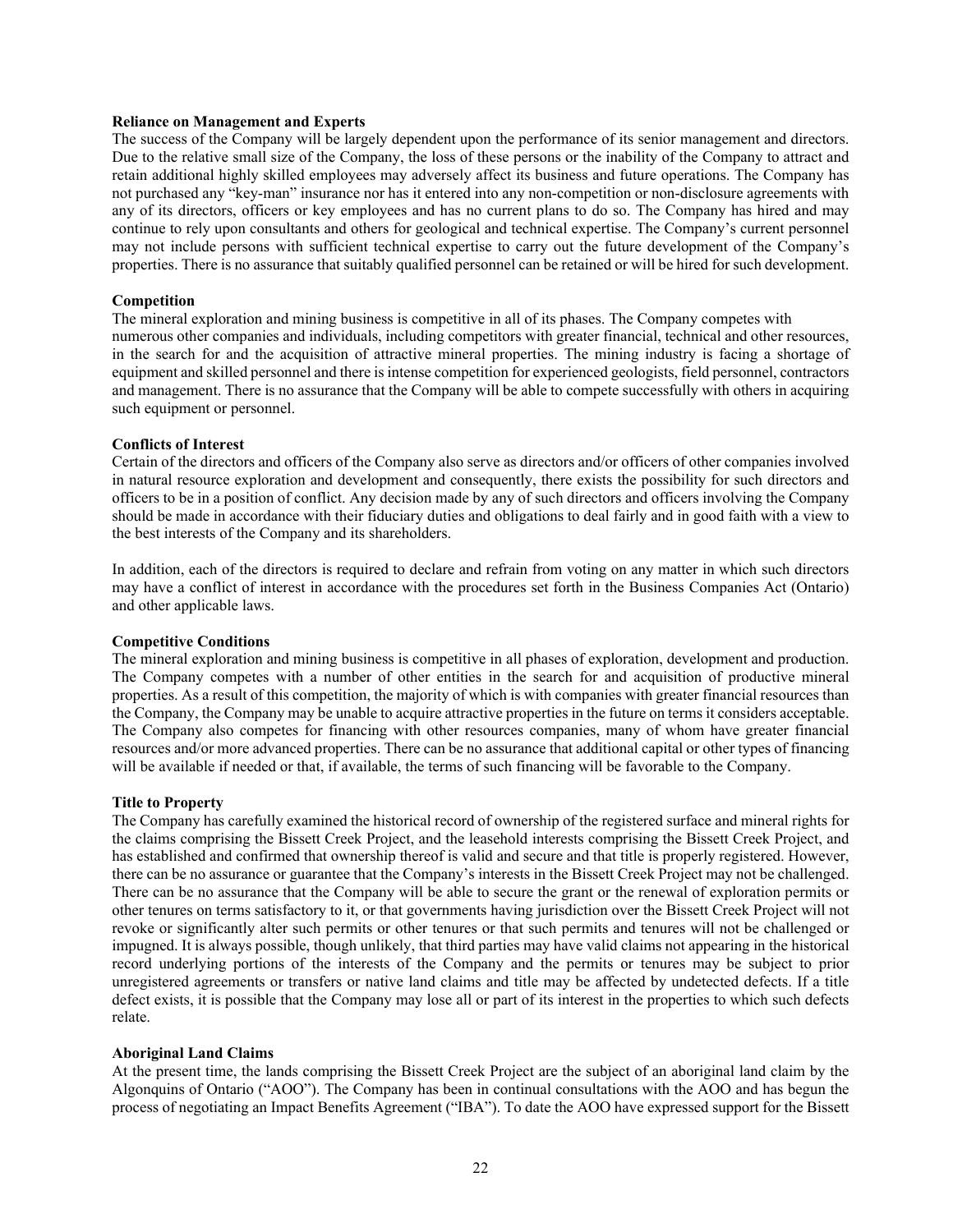Creek Project and have shown interest in economic development. However, the negotiation of an IBA is subject to many factors beyond the Company's control and there is no guarantee or assurance that the Company will be successful. The Ministry of Natural Resources and Forestry has also asked the Company to consult with the Metis Nation of Ontario ("MNO") as part of its Class Environmental Assessment. These consultations could also lead to an IBA with the MNO.

The Company is not aware of any other aboriginal land claims having been asserted or any legal actions relating to native issues having been instituted with respect to any of the lands comprising the Bissett Creek Project.

The legal basis of a land claim is a matter of considerable legal complexity and the impact of a land claim settlement and self-government agreements cannot be predicted with certainty. In addition, no assurance can be given that a broad recognition of aboriginal rights by way of a negotiated settlement or judicial pronouncement would not have an adverse effect on the Company's activities. Such impact could be material and, in certain circumstances, could delay or even prevent the Company's mineral exploration and mining activities.

#### **Environmental Risks and Hazards**

All phases of the Company's operations will be subject to environmental regulation in the jurisdictions in which it operates. These regulations mandate, among other things, the maintenance of air and water quality standards and land reclamation and provide for restrictions and prohibitions on spills, releases or emissions of various substances produced in association with certain mining industry activities and operations. They also set forth limitations on the generation, transportation, storage and disposal of hazardous waste. A breach of such regulation may result in the imposition of fines and penalties. In addition, certain types of mining operations require the submission and approval of environmental impact assessments. Environmental legislation is evolving in a manner which will require stricter standards and enforcement, increased fines and penalties for non-compliance, more stringent environmental assessments of proposed projects and a heightened degree of responsibility for companies and their officers, directors and employees. The cost of compliance with changes in governmental regulations has the potential to reduce the viability or profitability of operations of the Company. The Bissett Creek Project has, over the course of the past two decades, been subject to several environmental studies. Additional environmental studies will, however, be required as the Company's anticipated exploration and development programs unfold. It is always possible that, as work proceeds, environmental hazards may be identified on the Bissett Creek Project which are at present unknown to the Company and which may have the potential to negatively impact on the Company's exploration and development plans for the Bissett Creek Project.

## **Cost of Land Reclamation**

It is difficult to determine the exact amounts which will be required to complete all land reclamation activities on the Bissett Creek Project. Reclamation bonds and other forms of financial assurance represent only a portion of the total amount of money that will be spent on reclamation activities over the life of a mine. Accordingly, it may be necessary to revise planned expenditures and operating plans in order to fund reclamation activities. Such costs may have a material adverse impact upon the financial condition and results of operations of the Company.

#### **Infrastructure**

Mining, processing, development and exploration activities depend on adequate infrastructure. Reliable roads, bridges, power sources and water supply are important requirements, which affect capital and operating costs. Although the Bissett Creek Project can be accessed by a good quality all-weather road and labor, power, rail lines and water are all readily available, unusual or infrequent weather phenomena, sabotage, government or other interference in the maintenance or provision of such infrastructure could adversely affect the Company's future operations, financial condition and results of operations.

#### **Commodity Prices**

The price of the Company's securities, its financial results and its exploration, development and mining activities have previously been, or may in the future be, significantly adversely affected by declines in the price of graphite. Industrial mineral prices fluctuate widely and are affected by numerous factors beyond the Company's control such as the sale or purchase of industrial minerals by various dealers, interest rates, exchange rates, inflation or deflation, currency exchange fluctuation, global and regional supply and demand, production and consumption patterns, speculative activities, increased production due to improved mining and production methods, government regulations relating to prices, taxes, royalties, land tenure, land use, importing and exporting of minerals, environmental protection, the degree to which a dominant producer uses its market strength to bring supply into equilibrium with demand, and international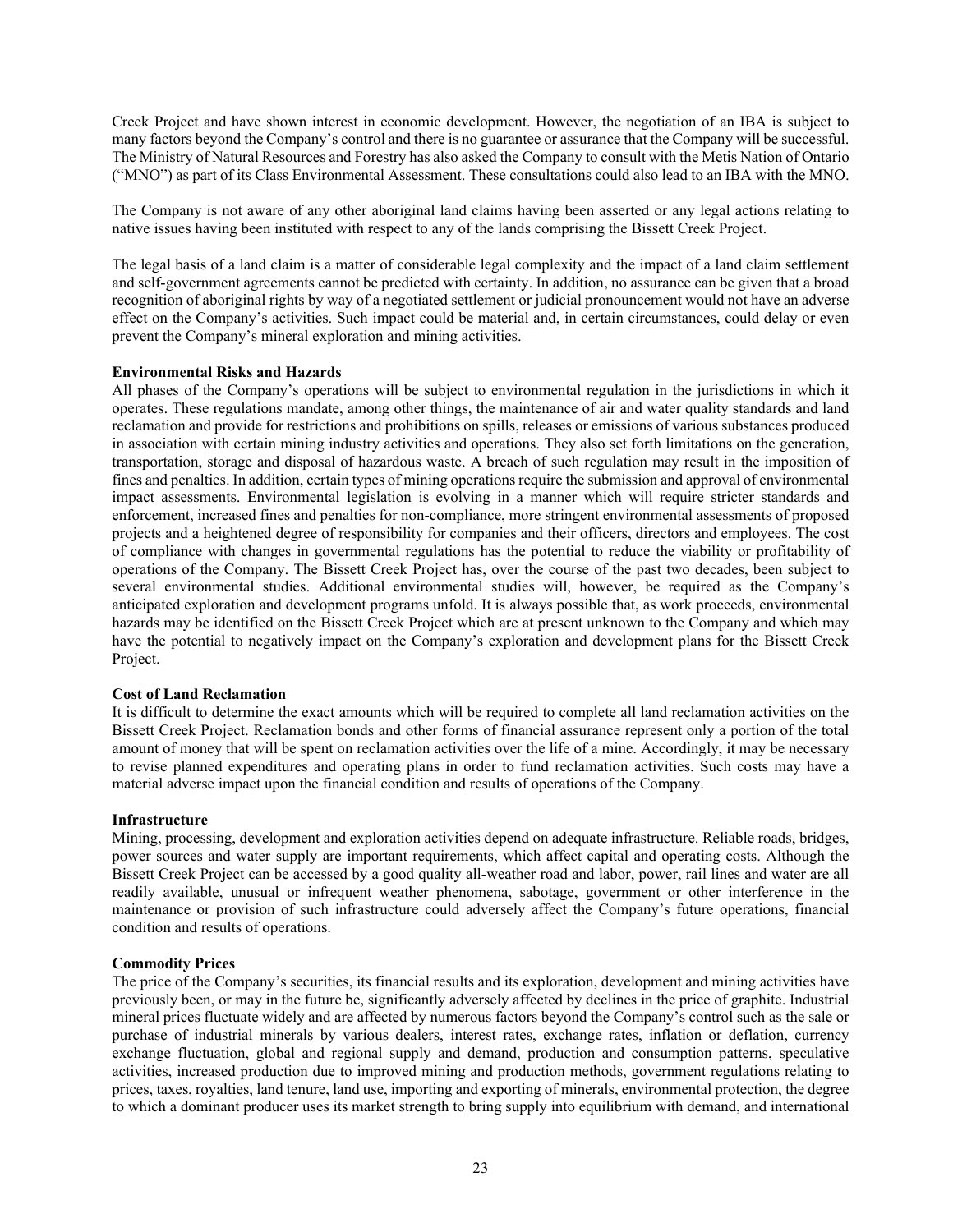political and economic trends, conditions and events. The prices of industrial minerals have fluctuated widely in recent years, and future price declines could cause continued exploration and development of the Bissett Creek Project to be impracticable.

Further, reserve calculations and life-of-mine plans using significantly lower graphite prices could result in material write-downs of the Company's investment in the Bissett Creek Project and increased amortization, reclamation and closure charges.

In addition to adversely affecting reserve estimates and the Company's financial condition, declining graphite prices can impact operations by requiring a reassessment of the feasibility of the Bissett Creek Project. Such a reassessment may be the result of a management decision or may be required under financing arrangements related to the project. Even if the project is ultimately determined to be economically viable, the need to conduct such a reassessment may cause substantial delays or may interrupt operations until the reassessment can be completed.

# **Price Volatility and Lack of Active Market**

In recent years, securities markets in Canada and elsewhere have from time to time experienced high levels of price and volume volatility. Consequently, the market prices of the securities of many public companies have experienced significant fluctuations in price which have not necessarily been related to the operating performance, underlying asset values or prospects of such companies. It may be anticipated that any quoted market for the Company's securities will be subject to such market trends and that the value of such securities may be affected accordingly. If an active market does not develop, the liquidity of the investment may be limited and the market price of such securities may decline.

# **Litigation**

From time to time, the Company may be involved in lawsuits. The outcomes of any such legal actions may have a material adverse effect on the financial results of the Company on an individual or aggregate basis.

# **Dividends**

The Company has no earnings or dividend record and does not anticipate paying any dividends on its common shares in the foreseeable future.

#### **Global outbreak of COVID-19**

During the first quarter of 2020, there was a global outbreak of COVID-19 (coronavirus), which has had a significant impact on businesses through the restrictions put in place by the Canadian, provincial and municipal governments regarding travel, business operations and isolation/quarantine orders. At this time, it is unknown the extent of the impact the COVID-19 outbreak may have on the Company as this will depend on future developments that are highly uncertain and that cannot be predicted with confidence. These uncertainties arise from the extensive geographic spread of the disease, and the inability to predict the duration of the outbreak or reoccurrence of outbreaks, including the duration of travel restrictions, business closures or disruptions, and quarantine/isolation measures that are currently, or may be put, in place by Canada and other countries to fight the virus. While the full extent of the impact is unknown, COVID-19 may hinder the Company's ability to raise financing to build the Bissett Creek Project due to uncertain capital markets, reduced customer demand, supply chain disruptions, increased government regulations and other unanticipated factors, all of which may also negatively impact the Company's business and financial condition.

# **Cautionary Statement Regarding Forward-Looking Statements**

This MD&A contains "forward-looking statements" which reflect management's expectations regarding the Company's future growth, results of operations, performance and business prospects and opportunities. Such forwardlooking statements may include, but are not limited to, statements with respect to the future financial or operating performance of the Company and its projects, the future price of graphite or other metal prices, the estimation of Mineral Resources, the timing and amount of estimated future production, costs of production, capital, operating and exploration expenditures, costs and timing of the development of new deposits, costs and timing of future exploration, requirements for additional capital, government regulation of mining operations, environmental risks, reclamation expenses, title disputes or claims, limitations of insurance coverage and the timing and possible outcome of regulatory matters. Often, but not always, forward-looking statements can be identified by the use of words such as "plans", "expects", "is expected", "budget", "scheduled", "estimates", "forecasts", "intends", "anticipates", or "believes" or variations (including negative variations) of such words and phrases, or statements that certain actions, events or results "may", "could", "would", "might" or "will" be taken, occur or be achieved. Forward-looking statements involve known and